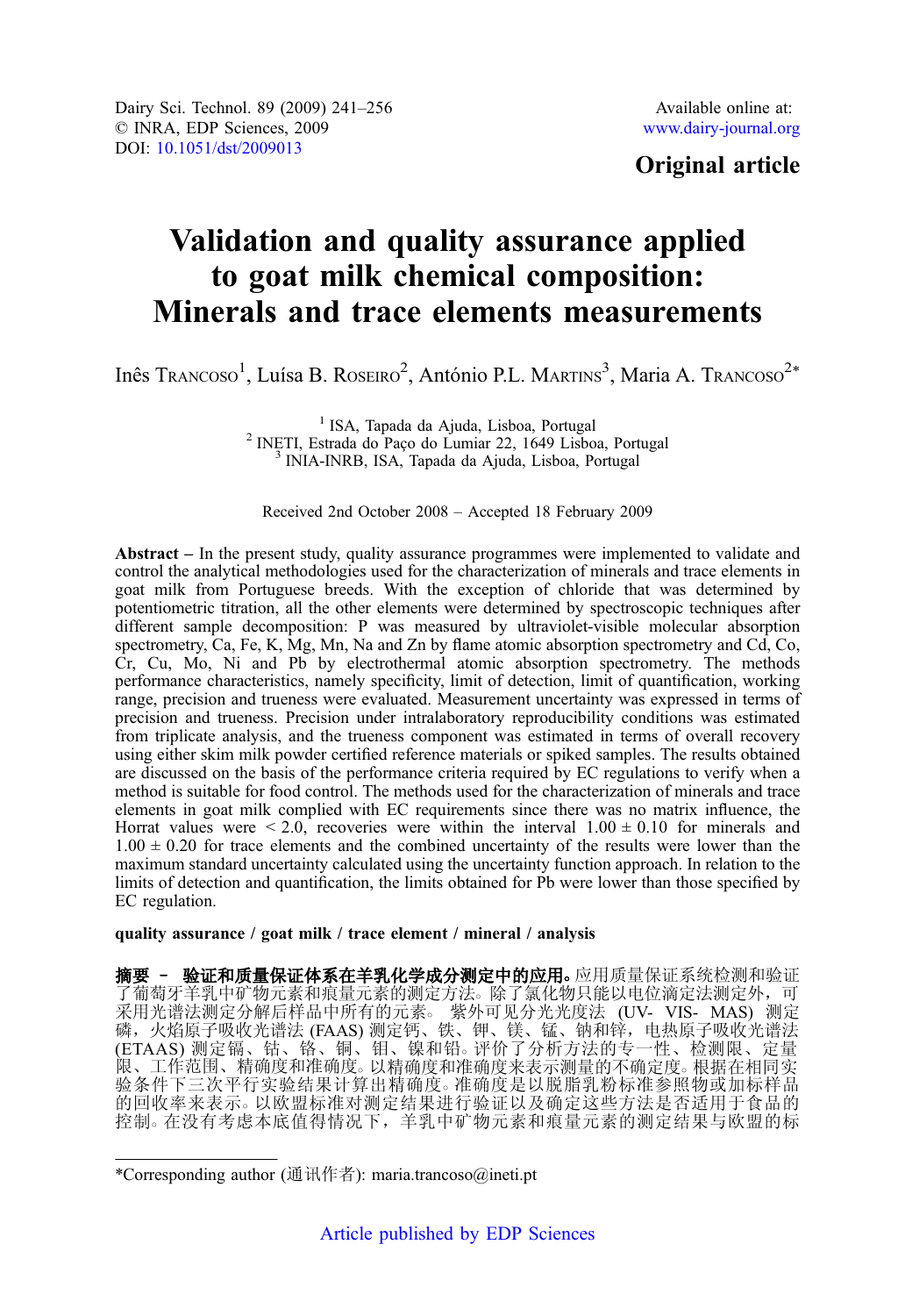准进行了对比,结论是 Horrat 值低于 2.0, 矿物元素与痕量元素的回收率分别在 1.00 ± 0.10 和 1.00 ± 0.20,不确定度低于用不确定性函数计算的最大标准不确定,只有铅的检测限和 定量限低于欧盟标准。

# 质量保证 / 羊奶 / 微量元素 / 矿物元素 / 分析

Résumé – Validation et assurance qualité appliquée à la composition chimique du lait de chèvre : mesures des minéraux et éléments traces. Dans ce travail, des programmes d'assurance de la qualité ont été mis en œuvre afin de valider et de contrôler les méthodes d'analyse utilisées pour caractériser les minéraux et les éléments traces du lait de chèvres de race portugaise. À l'exception du chlorure, qui a été déterminé par titrage potentiométrique, tous les autres éléments ont été déterminés par différentes techniques spectroscopiques après décomposition de l'échantillon : P a été mesuré par spectrométrie d'absorption moléculaire ultraviolet-visible (UV-VIS-MAS), Ca, Fe, K, Mg, Mn, Na, et Zn par spectrométrie d'absorption atomique de flamme (FAAS) et Cd, Co, Cr, Cu, Mo, Ni et Pb par spectrométrie d'absorption atomique électrothermique (ETAAS). Les caractéristiques de performance des méthodes, à savoir la spécificité, limite de détection, limite de quantification, la plage de travail, la précision et la justesse ont été évaluées. Les incertitudes de mesure ont été exprimées en termes de précision et de justesse. La précision sous des conditions de reproductibilité intralaboratoire a été estimée à partir des analyses en triple. La justesse a été estimée en termes de récupération globale, soit en utilisant des poudres de lait matériaux de référence certifiés ou des échantillons dopés. Les résultats obtenus sont discutés sur la base des critères de performance requis par les règlements CE pour vérifier qu'une méthode est adaptée au contrôle des aliments. Les méthodes utilisées pour la caractérisation des minéraux et des éléments traces dans le lait de chèvre se conformaient aux exigences de la CE car il n'y avait pas d'influence de la matrice, les valeurs de Horrat étaient inférieures à 2,0; les récupérations étaient dans l'intervalle  $1,00 \pm 0,10$ pour les minéraux et dans l'intervalle  $1,00 \pm 0,20$  pour les élements traces et l'incertitude combinée des résultats était inférieure à l'incertitude normalisée maximale, calculée en utilisant la fonction de l'incertitude. En ce qui concerne les limites de détection et de quantification, nos limites calculées pour le plomb étaient inférieures à celles spécifiées par le règlement CE.

assurance qualité / lait de chèvre / élément trace / minéraux / analyse

### 1. INTRODUCTION

Minor compounds such as minerals and trace elements are an important group of milk nutrients required by the human body in limited amounts for optimal function. The existing literature on minerals and trace elements composition of milk is in general scarce, and in Portugal, this is particularly true, namely for milk from indigenous goat breeds. Goat milk has been gaining an increased importance in the human diet, due to its unique properties that distinguish it from cow milk [\[20](#page-15-0)]. As an example, recent studies carried out at the University of Granada, Spain demonstrated the beneficial effect of goat milk, with respect to cow milk, on the metabolism and bioavailability of iron, copper, zinc and selenium in control rats, especially those with malabsorption syndrome or induced ferropaenic anaemia [[2](#page-14-0), [5](#page-14-0), [7\]](#page-14-0).

On the other hand, pollution resulting from industrialization and the increasing number of cars causes the harmful elements absorbed by soil find their way to plants that constitute feeding stuff, ending up in animal products, including milk.

In this context, reliable analytical measurements are essential to estimate the content of minerals and trace elements in milk, to monitor influences from the environment on the levels of those elements, to control possible secondary contaminations or essential element losses during processing, storage and packaging of milk, and to estimate the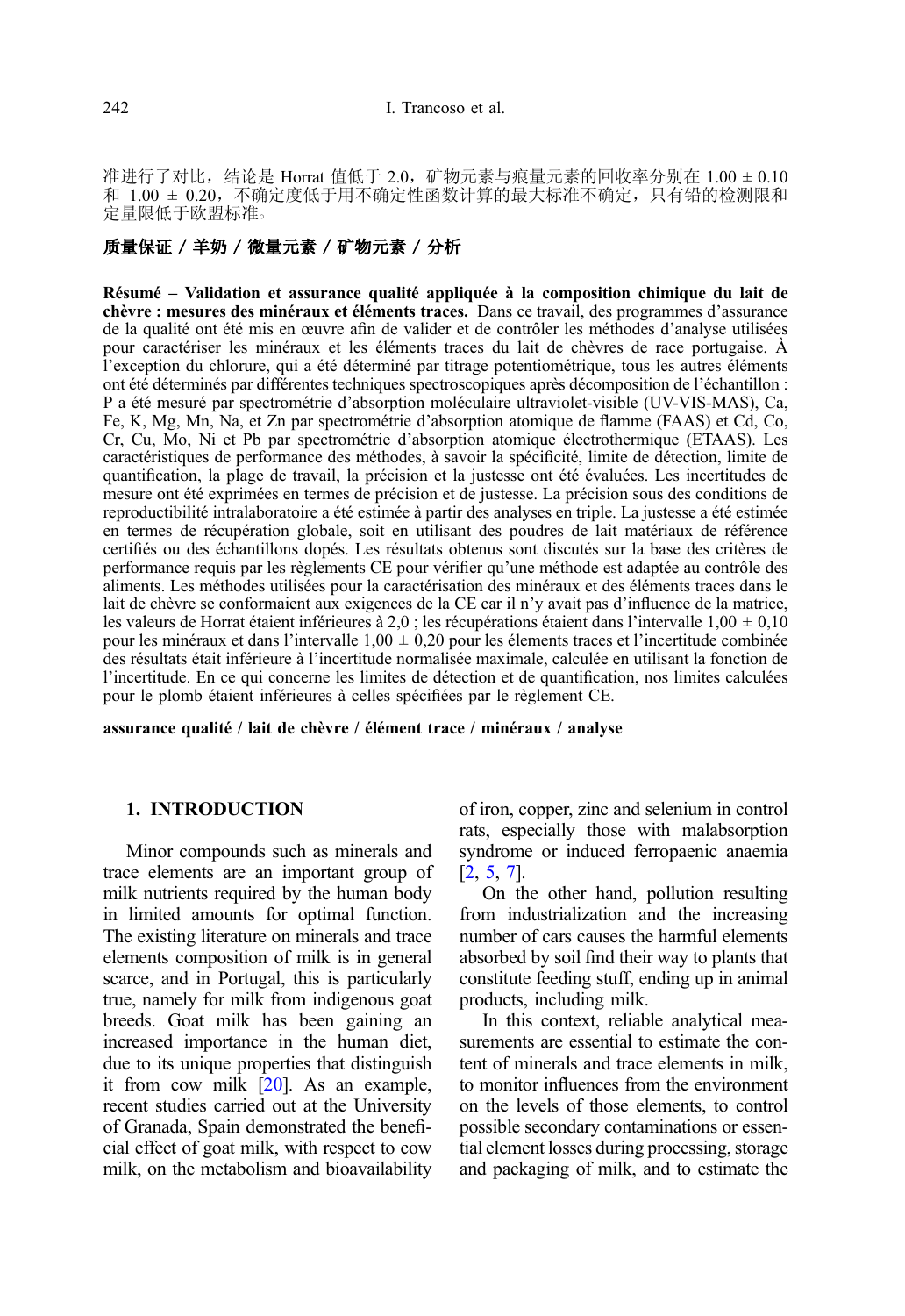role of trace element contents with regard to product quality or health risks.

The quality of chemical measurements is supported by validation of methods, uncertainty and traceability of the results. Validation of methods aims to demonstrate that a method is applicable both to a specified test at a defined concentration level of the analyte and to provide a quantitative estimation of the measurements reliability. Uncertainty and traceability of the results give the information needed to know their metrological quality allowing comparability [[8](#page-14-0), [9\]](#page-14-0).

Nowadays, results with uncertainty are required for ISO accredited methods and facilitate the interpretation of results. In food control, there is a high need of comparability of the results. Specific validation of methods and quality assurance programmes either for establishment and evaluation of the method performances or to confirm the fit for purpose are necessary even when performing standardized methods [\[13\]](#page-15-0).

European Regulation 333/2007/EC [[25](#page-15-0)] establishes the performance of analytical criteria (applicability, precision, recovery, limits of detection and quantification and specificity) specified on the basis of the legal limits fixed by European Regulation 1881/2006/EC [\[24\]](#page-15-0) amended by European Regulation 629/2008/EC [[26](#page-15-0)]. The Direc-tive 2005/4/EC [\[23](#page-15-0)] and European Regulation 333/2007/EC [[25](#page-15-0)] refer that analytical results must be reported and interpreted in a uniform way, to ensure a harmonized approach across the EC. Reporting analytical results with estimation of uncertainty is the tool to achieve those tasks.

In the present study, raw goat milk from the indigenous Portuguese breed Serpentina was studied to characterize the concentration ranges of minerals and trace elements. Raw goat milk samples were collected at well-defined restricted geographical area, from a herd previously selected to warrant reliable data, into decontaminated plastic containers with rigorous precautions to

minimize any possible source of exogenous contamination.

Quality assurance/quality control programmes were implemented to validate and to control the analytical methodologies used. The precision was monitored through triplicate analyses, and trueness was evaluated using both certified reference materials (CRMs) and spiked samples. The uncertainty of the results was estimated using an intralaboratory relative approach based on the validation studies and the quality control data. This model was supported by the definition of accuracy, which comprises trueness and precision.

# 2. MATERIALS AND METHODS

#### 2.1. Reagents and solutions

All solutions were prepared using ultrapure water of 18 MΩ·cm<sup>-1</sup> resistivity supplied from a Millipore Milli-Q water purification system (Millipore, Bedford, MA). The reagents used in digestion were HNO<sub>3</sub> 65% (w/v) and H<sub>2</sub>O<sub>2</sub> 30% (w/v) Suprapur grade from Merck, Darmstadat, Germany.

Calibration standard (CS) solutions for each element determined by atomic absorption spectrometry (AAS) were prepared, just before use, by diluting Merck Spectrosolgrade mono-elemental stock standard solutions of  $1000 \text{ mg} \cdot L^{-1}$  of each element. Mono-elemental quality control standard (QCS) solutions were prepared, just before use, as described for CS solutions, however using an independent 1000 mg⋅ $L^{-1}$  standard solution.

Matrix modifiers of magnesium,  $c(Mg) = (10.0 \pm 0.2) \text{ g} \cdot L^{-1};$ ; palladium  $c(Pd) = (10.0 \pm 0.2) g^2L^{-1}$  and phosphate  $c(NH_4H_2PO_4) = (100 \pm 2) g L^{-1}$  graphite furnace grade were used (Merck, Germany).

NaCl  $0.025$  mol⋅L<sup>-1</sup> standard solution was prepared by dissolving 1.4614 g NaCl, previously dried at 105 °C, in water and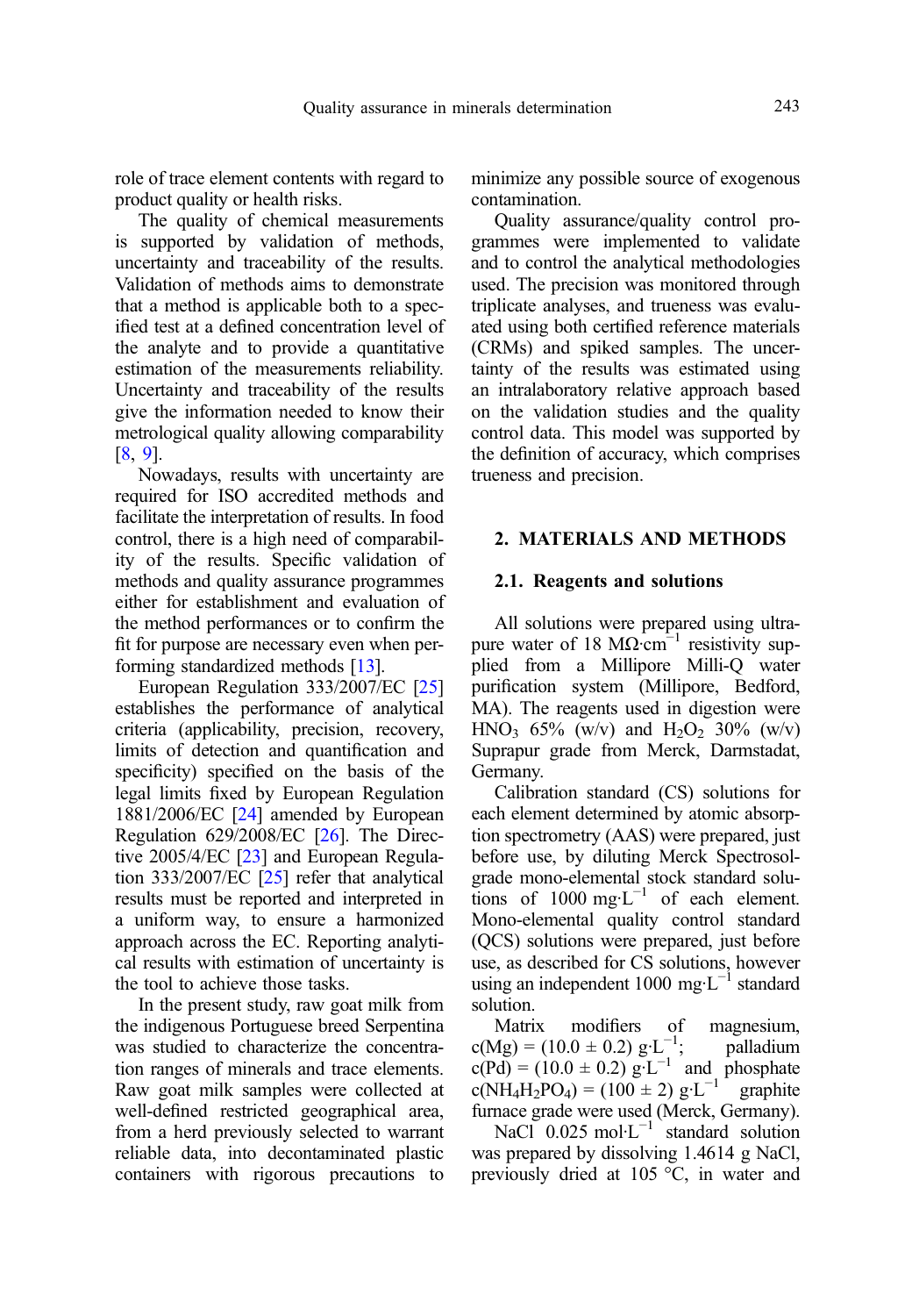<span id="page-3-0"></span>diluted to 1000 mL. AgNO<sub>3</sub> 0.01 mol·L<sup>-1</sup> standard solution was prepared by appropriate dilution of  $AgNO<sub>3</sub>$  tritrisol from Merck, Germany.

# 2.2. CRMs

The CRMs used in this study, BCR – 151 (trace elements in spiked skim milk powder) and BCR – 063R (skim milk powder), were purchased from the European Institute for Reference Materials and Measurements (ERM, formerly known as BCR). These CRMs were selected considering the target concentration of the analytes and how they match the matrix under consideration.

#### 2.3. Milk samples

Milk from a flock of a Portuguese indigenous goat breed (Serpentina) with > 50 heads was collected at their local production area (Valeverde, Alentejo). The milk production system was extensive and all the animals had certification for pure Serpentina breed. Milk was obtained twice a day by machine milking. For this study, milk samples were collected from the bulk-holding tanks once a month during the lactation period (between October 2007 and May 2008) at their local production area. Milk samples were then brought refrigerated to the laboratory for further analysis.

#### 2.4. Analytical procedure

Total content of minerals and trace elements in goat milk were determined by AAS, with the exception of chloride quantification. The mass fraction, w (mg·kg<sup>-1</sup>) of each element was calculated using the equation:

$$
w = \frac{C \times V}{m} \times F_{\text{dil}},\tag{1}
$$

where  $C$  is the concentration of the elements on the digestion solution (mg·L<sup>-1</sup>),

 $V$  is the volume of the sample digestion solution  $(L)$ , *m* is the mass of sample taken for analysis (g) and  $F_{\text{dil}}$  is the dilution factor of the milk digestion solution to bracket the calibration curve and use direct calibration against standard solutions minimizing matrix influence on calibration.

An adapted potentiometric titration method was used for chloride quantification (mg·kg−<sup>1</sup> ) in milk [[11](#page-15-0), [14\]](#page-15-0), and for which no sample decomposition was needed:

$$
w_{\text{Cl}} = \frac{(V_{\text{AgNO}_3} - V_{B_{\text{reg}}}) \times C_{\text{AgNO}_3} \times 10^3}{m}
$$
  
 
$$
\times 35.455, \tag{2}
$$

where  $V_{\text{AgNO}_3}$  and  $V_{B_{\text{reag}}}$  are the volumes (mL) of titrating and reagent blank, respectively, and  $C_{AgNO_3}$  is the concentration of AgNO<sub>3</sub> (mol·L<sup>-1</sup>)</sub> and 35.455 is the molar mass of chloride (g·mol<sup>-1</sup>).

#### 2.4.1. Digestion

Milk samples  $({\sim}2 \text{ g})$  and CRMs  $({\sim} 0.4 \text{ g})$  were weighed in a microwave vessel, and  $3 \text{ mL of HNO}_3$  (65%),  $1 \text{ mL}$ of  $H_2O_2$  (30%) and 5 mL of water were added. The microwave system was set up at a maximum power of 1000 W as follows: temperature increases to 195 °C at a rate of  $17 \text{ °C·min}^{-1}$  and hold at 195 °C for 20 min. After cooling, the carousel was removed from the oven, the Teflon vessels were uncapped and the samples were diluted to 100 mL using water. All sample digestion solutions were clear. This constitutes working solution A.

A Milestone ETHOS Plus Microwave Labstation (Milestone, Sorisole, Italy) to assisted wet digestions on closed vessels was used. The reaction vessels were cleaned with 5 mL of 1 mol·L<sup>-1</sup> HNO<sub>3</sub> solution before each digestion.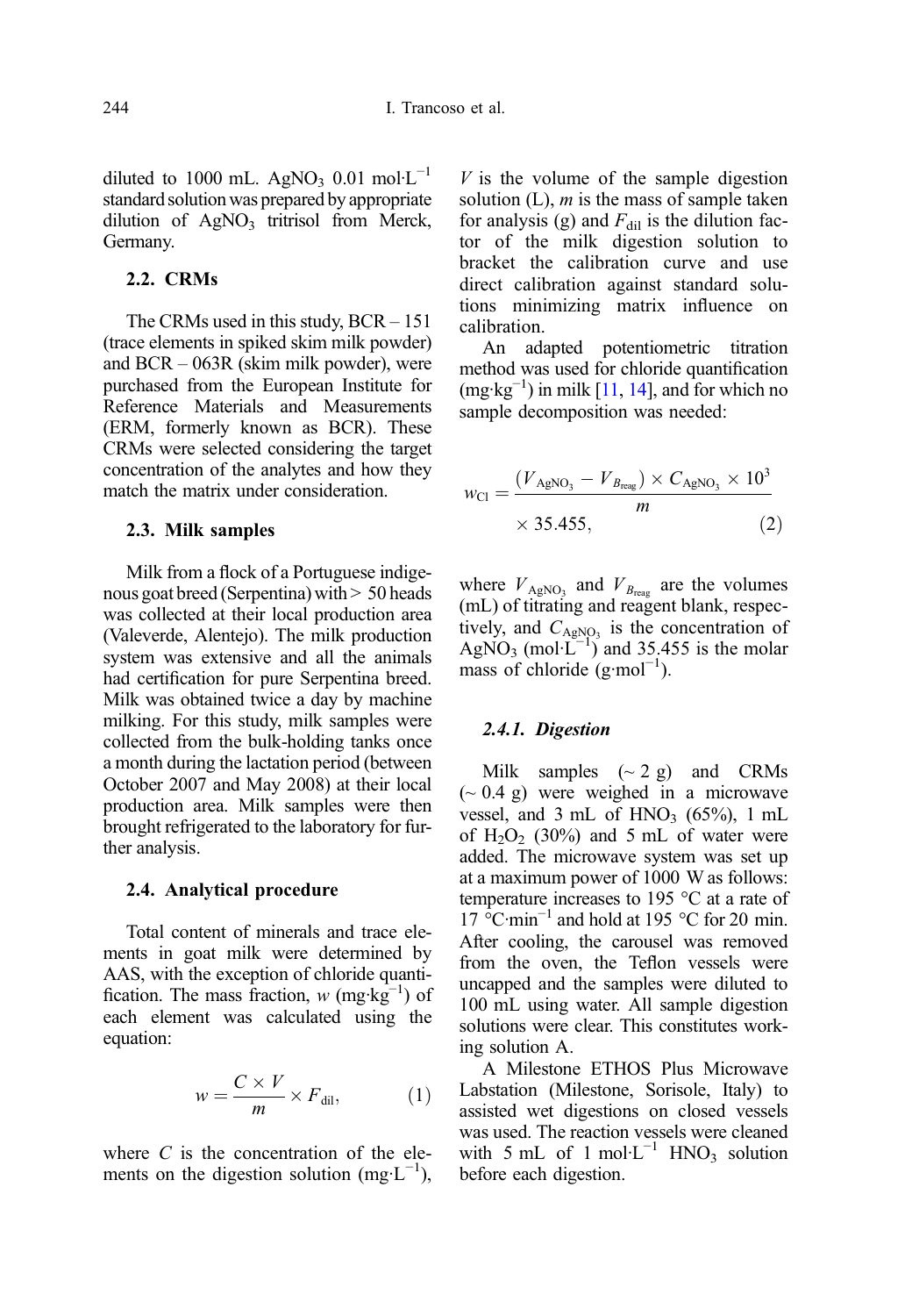| Element | Wavelength<br>(nm) | Lamp current<br>(mA) | Slit width<br>(nm) | Background<br>correction | Flame chemistry <sup>a</sup>  |
|---------|--------------------|----------------------|--------------------|--------------------------|-------------------------------|
| Na      | 589.0              | 6                    | 0.2                |                          | $Air/C_2H_2$ – stoichiometric |
| K       | 766.5              |                      | 0.5                |                          | $Air/C_2H_2$ – stoichiometric |
| Ca      | 422.6              |                      | 0.5                |                          | $N_2O/C_2H_2$ – reducing      |
| Mg      | 285.2              |                      | 0.5                |                          | $Air/C2H2 - stoichiometric$   |
| Zn      | 213.9              | 8                    | 0.2                | $D_2$ lamp               | $Air/C_2H_2$ – stoichiometric |
| Fe      | 248.3              | 10                   | 0.2                | $D_2$ lamp               | $Air/C_2H_2$ – stoichiometric |
| Mn      | 279.5              | 10                   | 0.2                |                          | $Air/C_2H_2$ – stoichiometric |

Table I. Instrumental and operating conditions for FAAS.

– Without background correction.<br><sup>a</sup> Burner position: aligned with optical axis.

#### 2.4.2. Dry ashing digestion

For dry ashing digestion, a Labotherm L9/SH furnace was used (Naberherm, Germany). Milk samples  $({\sim} 25 \text{ g})$  and CRMs  $({\sim} 5$  g + 20 mL of water) were placed in 90-mL platinum dishes with 70 mm diameter and 35 mm height.

The furnace temperature programme used in this study was an adaptation of ISO 8070 [\[15](#page-15-0)] as follows: temperature increase from 25 to 100 °C at a rate of 2.5 °C·min<sup>-1</sup>; hold at 100 °C for 2.5 h, increase at a rate of 1 °C·min<sup>-1</sup> to 200 °C: hold at 200 °C for 1 h, increase at a rate of 4  $^{\circ}$ C·min<sup>-1</sup> to 300  $^{\circ}$ C; hold at 300  $^{\circ}$ C for 1 h and increase at a rate of 4  $^{\circ}$ C·min<sup>-1</sup> to 550 °C; hold at 550 °C for 6 h. The white residues were dissolved in 0.5 mL of  $HNO<sub>3</sub>$  $(25\% \text{ v/v})$  and 5 mL of water, heating the mixture slowly. The solution was transferred into a 25 mL volumetric flask and made up to volume with water. This constitutes working solution B.

# 2.4.3. Flame atomic absorption spectrometry

Flame atomic absorption spectrometry (FAAS) was used to determine the total metal concentrations in the milk digestion solutions, namely Na, K, Ca, Mg and Zn in solution A and Fe and Mn in solution B:

 $F_{\text{dil}}$  = 50 for K and Na;  $F_{\text{dil}}$  = 12.5 for Ca and Mg;  $F_{\text{dil}} = 1.25$  for Fe and Mn and  $F_{\text{dil}} = 1$  for Zn [[3\]](#page-14-0).

The FAAS was carried out on a SOLAAR M Series Thermo Electron spectrometer, equipped with deuterium lamp background correction system, using hollow-cathode lamps (Thermo Electron Corpor., Cambridge, UK) as radiation source at each element. In Table I, the FAAS instrumental and operational conditions (including the elements where correction with deuterium was used) are summarized. The atomic absorption spectrometer was optimized to the maximum of absorption at the wavelength selected for the element before each analytical calibration procedure. The instrument was found in good operative conditions when the absorbance of the standard was  $\pm$  20% of the manufacturer's values. This step allows operating on a daily basis with an identical instrument performance.

For the measurements, calibration blank and standard solutions (at least five) were used, namely Na and K in  $0.1 \text{ mol} \cdot L^{-1}$ HNO3 (suprapur); Ca and Mg in HCl 0.5 mol·L<sup>-1</sup> solution with 6 g·L<sup>-1</sup> of La<sub>2</sub>O<sub>3</sub>; Fe and Mn in HCl 0.5 mol·L<sup>-1</sup> solution containing 50 mg·L<sup>-1</sup> of Ca and Zn in HNO<sub>3</sub> 0.5 mol⋅L<sup>-1</sup> solution.

Each absorbance value was the average of three absorbance readings with 3-s integration time.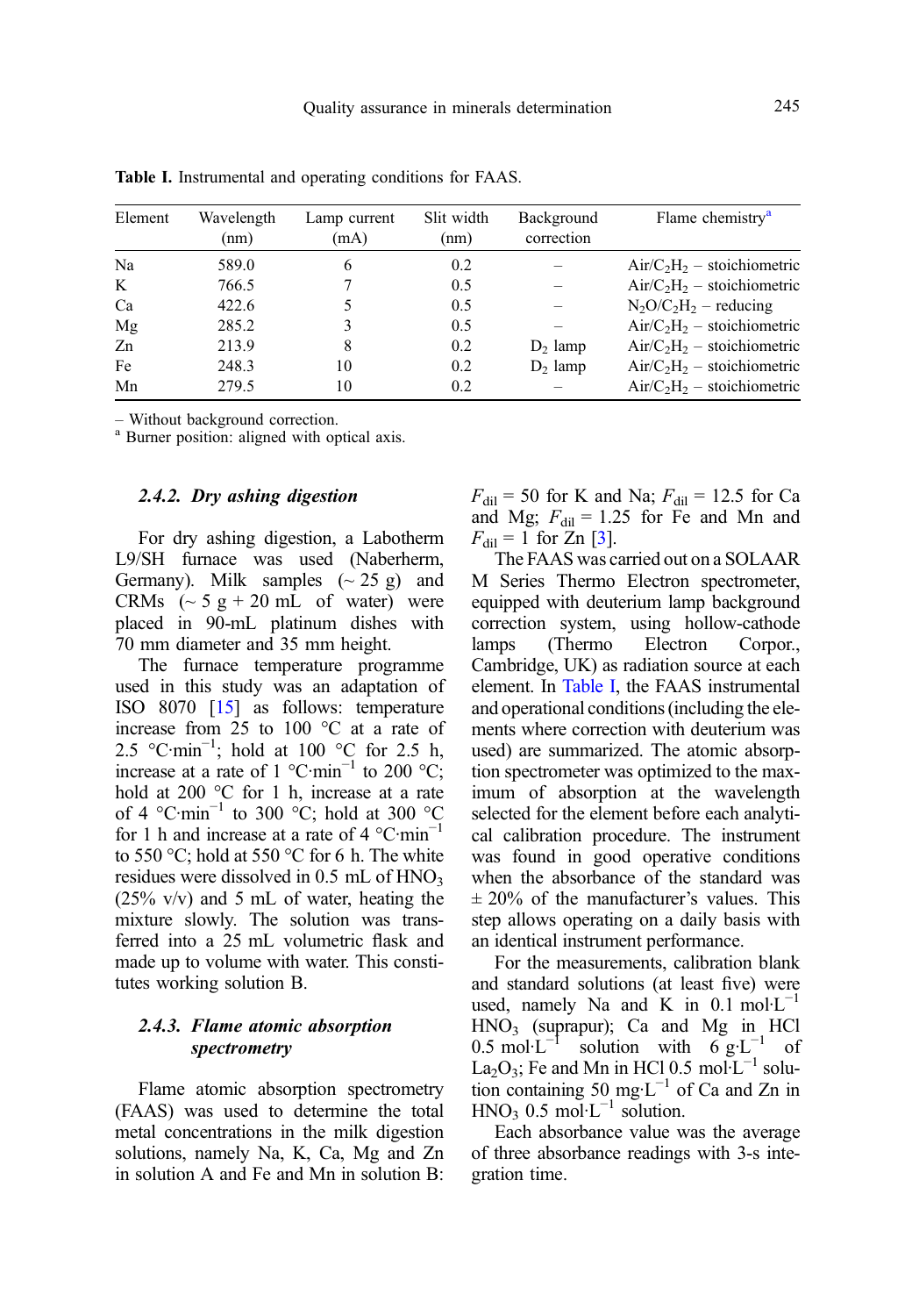|                  |                              |                                      | C <sub>d</sub> | Co           | Cr           | Cu                       | Mo           | Ni             | Pb           |
|------------------|------------------------------|--------------------------------------|----------------|--------------|--------------|--------------------------|--------------|----------------|--------------|
|                  | Parameters Wavelength (nm)   |                                      | 228.8          | 240.7        | 357.9        | 324.8                    | 313.3        | 232.0          | 217.0        |
|                  | Slit width (nm)              |                                      | 0.5            | 0.2          | 0.2          | 0.5                      | 0.5          | 0.2            | 0.5          |
|                  | Lamp current $(mA)$          |                                      | 5              | 10           | 9            | 4                        | 12           | 12             | 10           |
|                  | Sample volume $(\mu L)$      |                                      | 15             | 15           | 10           | 10                       | 20           | 20             | 15           |
|                  | Modifier volume $(\mu L)$    |                                      | 5              | 5            | 10           | 10                       | $\Omega$     | $\theta$       | 5            |
|                  | Zeeman background correction |                                      | Yes            | Yes          | Yes          | Yes                      | Yes          | Yes            | Yes          |
| Graphite         | Drying 1                     | Temperature $(^{\circ}C)$            | 100            | 100          | 100          | 100                      | 100          | 95             | 100          |
| furnace<br>steps |                              | Time(s)                              | 30             | 30           | 10           | 30                       | 30           | 10             | 30           |
|                  |                              | Ramp time $(^{\circ}C \cdot s^{-1})$ | 10             | 10           | 10           | 10                       | 10           | 8              | 10           |
|                  | Drying 2                     | Temperature $(^{\circ}C)$            | 150            | 150          | 150          | $\overline{\phantom{0}}$ | 150          | 150            | 150          |
|                  |                              | Time(s)                              | 20             | 15           | 10           | $\equiv$                 | 40           | 20             | 15           |
|                  |                              | Ramp time $(^{\circ}C \cdot s^{-1})$ | 20             | 20           | 15           |                          | 10           | 3              | 20           |
|                  | Pyrolysis                    | Temperature $(^{\circ}C)$            | 700            | 1500         | 1300         | 700                      | 1800         | 700            | 800          |
|                  |                              | Time(s)                              | 20             | 20           | 10           | 20                       | 20           | 20             | 40           |
|                  |                              | Ramp time $(^{\circ}C \cdot s^{-1})$ | 150            | 3            | 130          | 150                      | 150          | 13             | 150          |
|                  |                              | Atomization Temperature (°C)         | 1500           | 2500         | 2500         | 2400                     | 2800         | 2300           | 1600         |
|                  |                              | Time(s)                              | 3              | 3            | 3            | 3                        | 3            | 2.5            | 3            |
|                  |                              | Ramp time $(^{\circ}C \cdot s^{-1})$ | $\mathbf{0}$   | $\mathbf{0}$ | $\mathbf{0}$ | $\mathbf{0}$             | $\mathbf{0}$ | $\theta$       | $\Omega$     |
|                  | Cleaning                     | Temperature $(^{\circ}C)$            | 2400           | 2600         | 2600         | 2500                     | 2850         | 2500           | 2500         |
|                  |                              | Time(s)                              | 3              | 3            | 3            | 3                        | 3            | $\overline{2}$ | 3            |
|                  |                              | Ramp time $(^{\circ}C \cdot s^{-1})$ | $\mathbf{0}$   | $\mathbf{0}$ | $\mathbf{0}$ | $\mathbf{0}$             | $\mathbf{0}$ | $\mathbf{0}$   | $\mathbf{0}$ |

Table II. Instrumental parameters and electrothermal programmes for ETAAS.

# 2.4.4. Electrothermal atomic absorption spectrometry

Cd, Co, Cr, Cu, Mo, Ni and Pb were<br>ermined by electrothermal atomic determined by electrothermal atomic absorption spectrometry (ETAAS) [\[12\]](#page-15-0) in solution B after appropriate dilution  $(F_{\text{dil}} =$ 3 for Co and Mo;  $F_{\text{dil}} = 5$  for Cd, Pb and Ni and  $F_{\text{dil}} = 10$  for Cu and Cr).

ETAAS was performed in a SOLAAR M Series Thermo Electron spectrometer equipped with a GF95Z Zeeman furnace head, an FS 95 furnace autosampler (Thermo Electron Corpor., Cambridge, UK). Pyrolytic graphite tubes (Thermo Scientific, Germany) were used. ETAAS instrumental conditions (including the elements where Zeeman correction was used) and electrothermal programmes used are given in Table II.

Sample volumes, ramp and hold times for drying, ashing, atomization and cleaning temperatures were optimized to obtain the maximum absorbance and minimal background. During the analysis, the flow rate through the graphite tube was  $0.2$  L·min<sup>-1</sup> except for Mo in the cleaning step (0.3 L·min−<sup>1</sup> ), and flow rate was interrupted during atomization. The signals were processed in peak height mode.

Matrix modifiers were injected into the graphite tube with the sample digestion solutions as follows: 200 μg  $NH_4H_2PO_4$ for Cd and Pb; 50 μg  $Mg(NO_3)_2$  for Co, Cr and 50 μg  $Mg(NO_3)_2$  plus 7.5 μg Pd  $(NO<sub>3</sub>)<sub>2</sub>$  for Cu. Ni and Mo were analysed without the addition of matrix modifiers. All standard solutions were performed in 0.1 mol· $L^{-1}$  nitric acid.

# 2.4.5. Ultraviolet-visible molecular absorption spectrometry

Ultraviolet-visible molecular absorption spectrometry (UV-VIS-MAS) was used to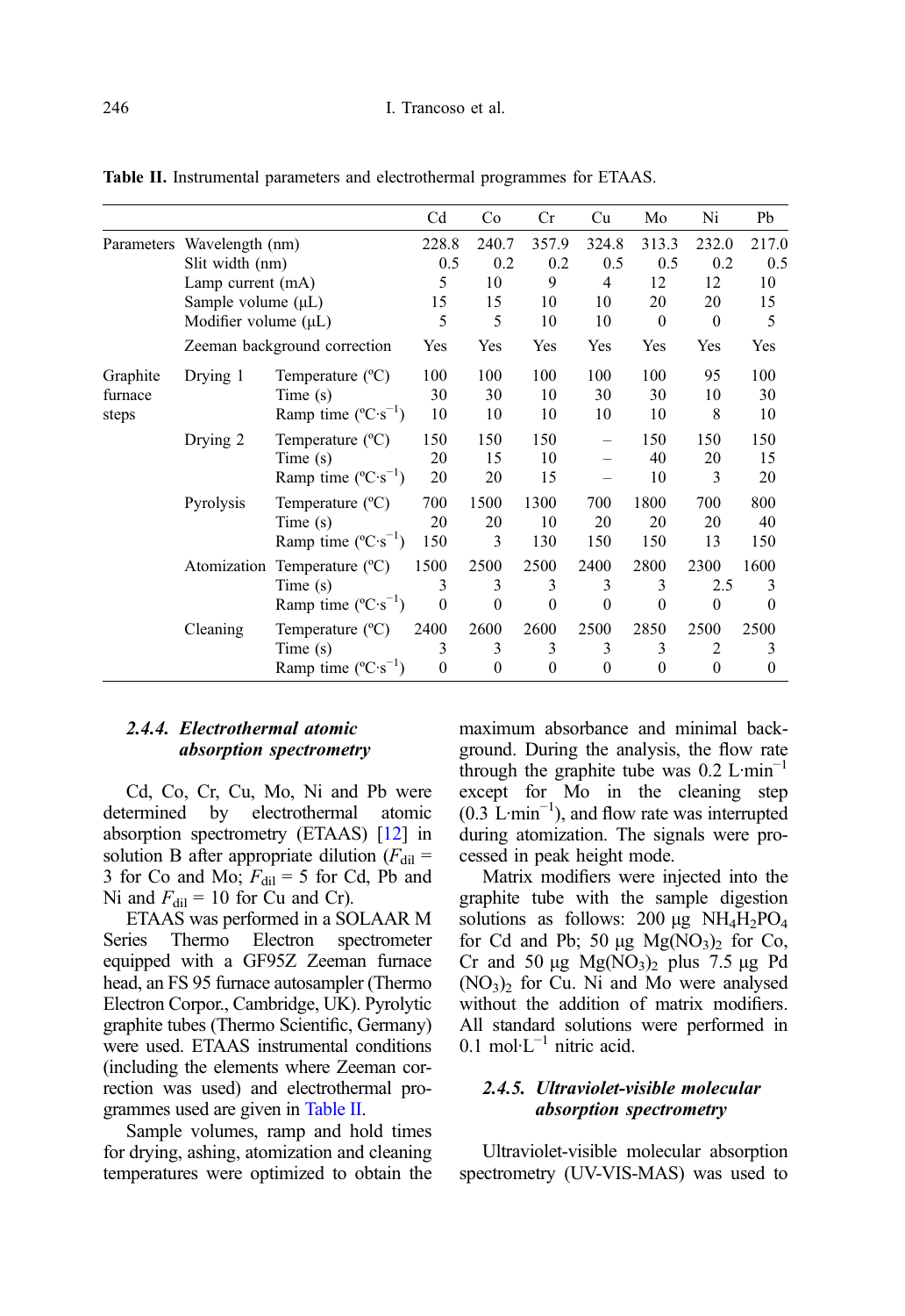analyse P [\[4](#page-14-0)] using an 8265 UNICAM UV/ visible spectrometer (Thermo Electron Corpor., Cambridge, UK) at the maximum of absorption band with a cell size of 1 cm and  $\lambda = 690$  nm.

For the UV-VIS-MAS measurements, calibration blank and standard solutions were prepared following the same procedure as that for samples. The milk digestion solution A was diluted  $(F_{\text{dil}} = 100)$  before the measurements.

#### 2.4.6. Potentiometric titration

ORION 420A potentiometer (Orion Research, Inc., USA) with an ORION Ag<sub>2</sub>S electrode and INGOLD double calomel electrode as reference was used to determine chloride. Before starting the analysis, AgNO<sub>3</sub> 0.01 mol·L<sup>-1</sup> solution was standardized with NaCl standard solution.

All weights were measured using a calibrated Mettler Toledo AT 200 analytical balance, with 200 mg capacity and 0.1 mg readability.

### 2.5. Validation and quality assurance methodologies

Quality assurance/quality control programmes were developed for monitoring the methods performance characteristics and to demonstrate the reliability of the results. These include the calibration function characteristics, influence of the matrix on the calibration and assessment of contamination, precision and trueness of the overall procedures.

#### 2.5.1. Characteristics of calibration

Atomic absorption and UV-visible molecular spectrometric techniques require calibration of the equipments since the absorbance of the sample digestion solution was compared with those of a set of CS solutions. For chloride, no calibration function was needed.

The calibration functions were calculated using regression analysis assuming that all errors are normally distributed in the y-axis. The linearity of the calibration curves was verified using Mandel's fitting test [[10](#page-15-0), [15](#page-15-0)]. Testing values (TV) were calculated based on the residual standard deviations of the first- and the second-order functions and the TV compared with the tabled F value for  $f_1 = 1$ ,  $f_2 = N - 3$  and  $P = 99\%, N$  being the number of calibration data pairs. Previously, the homogeneity of absorbance variances was verified by F tests.

Variation coefficients of the calibration lines  $(V_{xo})$  were calculated to assess the quality of calibration, since the residual standard deviations are a measure of the scatter of the values [[15](#page-15-0), [17\]](#page-15-0).

After the establishment of the statistical performance characteristics of calibration functions, quality control actions with acceptance criteria were defined to be used in routine: the calibration blank absorbance,  $B<sub>c</sub>$ , should be < 0.005 for K, Zn and Mn, 0.010 for Na and the elements analysed by ETAAS and  $B_c < 0.015$  for Ca and Mg; the squared correlation coefficient  $(r^2)$ should be  $> 0.995$  and the intercept of the regression lines (a) and  $B_c$  values should be related by the equation:  $a = B_c \pm 0.003$ to hold the lower analytical limits.

If the calibration function acceptance criteria fall outside the limits, then the calibration procedure was repeated after the corrective actions were taken [\[27](#page-15-0)].

The stability of the calibration curves was verified every six sample sets, at least, using QCS solutions: relative errors on QCS solutions concentration within  $\pm$  5% of the expected values for FAAS and ± 10% for ETAAS and UV-VIS-MAS were considered acceptable. Whenever the QCS values were outside the acceptance criteria, the measurements were repeated. If a second QCS measurement was again outside the limits, the equipment was recalibrated and the samples were reanalysed [\[10,](#page-15-0) [27](#page-15-0)].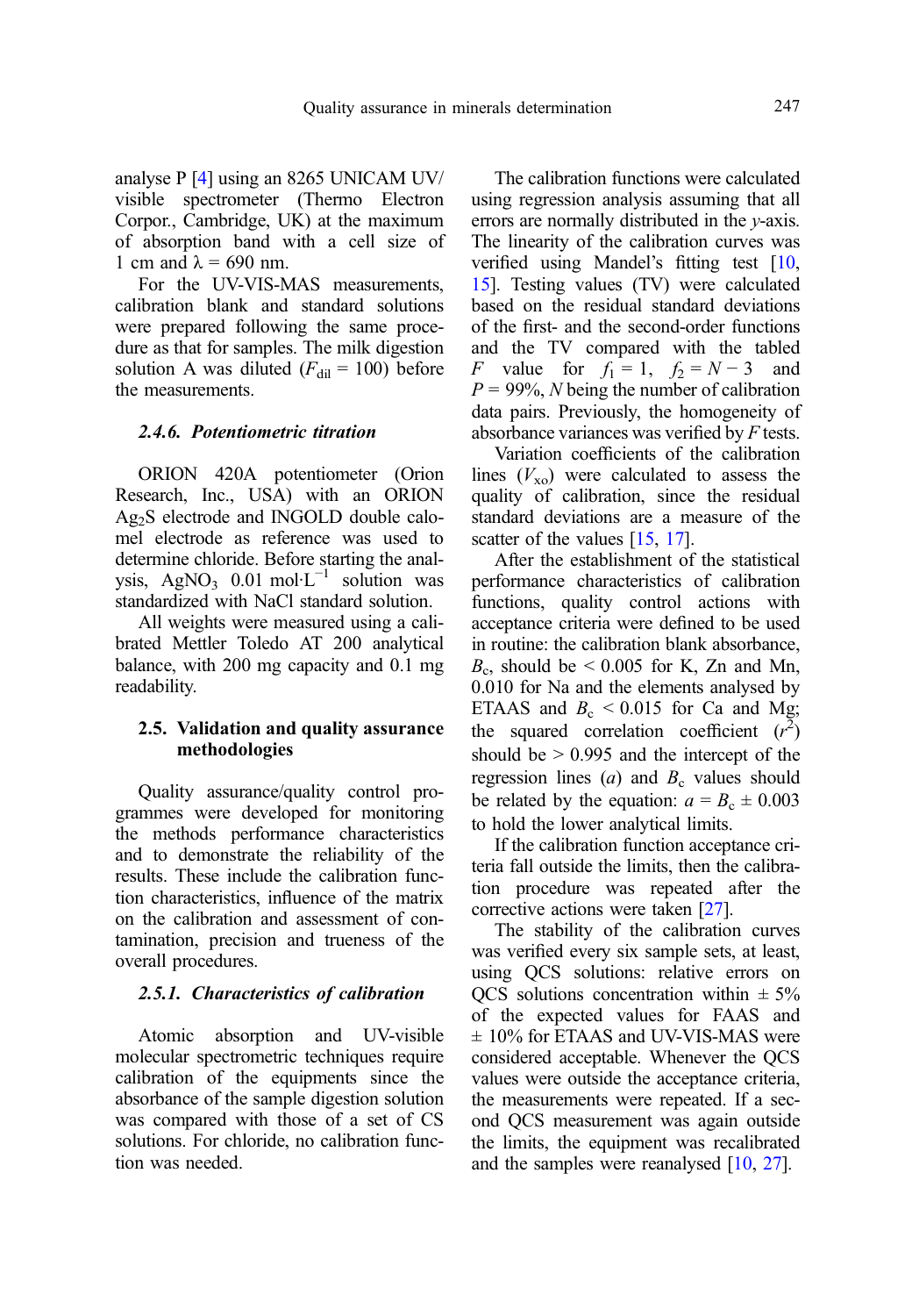#### 2.5.2. Assessment of contamination

The assessment of contamination was performed with calibration and reagent blank measurements  $(B_{\text{reag}})$  carried out in each batch of samples. Absorbance values for  $B_{\text{reav}}$  < 0.005 for K and Mn, 0.010 for Zn; 0.015 for Ca and Mg; 0.020 for Na and the elements analysed by ETAAS were accepted. If the reagent blank absorbance differs from  $B_c$  values > 0.003, then  $B_{\text{reag}}$ and  $B<sub>c</sub>$  values should be subtracted from the absorbance values of the samples and standard solutions, respectively. New calibration plot must be calculated.

# 2.5.3. Limits of detection and limits of quantification

Limit of detection  $(C_{\text{LOD}})$  and limit of quantification  $(C_{\text{LOO}})$  expressed as concentration of the elements in the digestion solution (mg·L−<sup>1</sup> ) were estimated using International Union of Pure and Applied Chemistry recommendations [\[19](#page-15-0)]:  $y_L =$  $\overline{y}_B + k s_B$ ,  $y_L$  being the absorbance signal on the limits,  $\bar{y}_B$  the mean of blank measurements and  $S_B$  the standard deviation of the blank and k a numerical factor  $(k = 3$  and  $k = 10$  for  $C_{\text{LOD}}$  and  $C_{\text{LOO}}$ , respectively) [\[19](#page-15-0)]. In this study, the intercept of the regression lines was used to  $\bar{y}_B$ , and  $s_{v1}$ instead of  $s_B$  as recommended by Miller and Miller [\[21\]](#page-15-0).  $C_{\text{LOD}}$  values were calculated using equations (3) and (4) for first- and second-order calibration functions and  $k = 3$ . For  $C_{\text{LOD}}$  and  $C_{\text{LOO}}$ , the same expressions were used with  $k = 10$ :

$$
C_{\text{LOD}} = \frac{k s_{y1}}{b},\tag{3}
$$

$$
C_{\text{LOQ}} = -\frac{b}{2c} - \sqrt{\left(\frac{b}{2c}\right)^2 + \frac{ks_{y2}}{c}}, \quad (4)
$$

where  $s_{v1}$  and  $s_{v2}$  are the residual standard deviation offirst- and second-order calibration curves, respectively  $[16, 17]$  $[16, 17]$  $[16, 17]$  $[16, 17]$ , b and c are the coefficients of the calibration functions.

Limits of detection (mass fraction)  $(w<sub>LOD</sub>)$  and limits of quantification (mass fraction) ( $w_{\text{LOO}}$ ) of the methods were calculated using equation  $(1)$  and the  $C_{\text{LOD}}$  and  $C_{\text{LOO}}$  values for C values, respectively. For chloride,  $w_{\text{LOD}}$  was calculated as three times the standard deviation of spiked reagent blanks at a chloride range of  $50 \text{ mg} \cdot \text{kg}^{-1}$ .

#### 2.5.4. Precision

The precision was estimated from triplicate analysis. Acceptance criteria were previously established: each relative range  $(R^{\text{rel}})$  should be < 10% for the elements analysed by UV-VIS-MAS and FAAS except for Fe and Mn  $(R^{\text{rel}} \le 20\%)$ , and  $R^{\text{rel}}$  $<$  30% for ETAAS.

Relative standard deviations at intralaboratory reproducibility conditions  $(RSD<sub>R</sub>)$ from *R*-charts of triplicates  $[10]$  were calculated. If results in milk are lower than the limits of quantification of the method, the precision will be evaluated from the acceptance criteria of triplicates assuming a rectangular distribution [[18](#page-15-0)].

#### 2.5.5. Trueness

Trueness was estimated in terms of overall recovery [\[6\]](#page-14-0), obtained by analysing the independent sets of CRMs using the complete procedures: BCR – 063R for Na, K, Ca, Mg, P, Cl, Zn and Cu and BCR – 151 for Cd and Pb. For Co, Cr, Mo and Ni spiked milk samples were used since CRMs were not available.

The mean recoveries,  $\overline{R}_{m}$ , were estimated by equation  $(5)$  or  $(6)$  for CRM or element spiked samples, respectively. Notice that the closer these ratios are to 1, the less significant is the bias in the method [\[6\]](#page-14-0).

The results were previously considered unbiased whenever  $\overline{R}_{m}$  were within the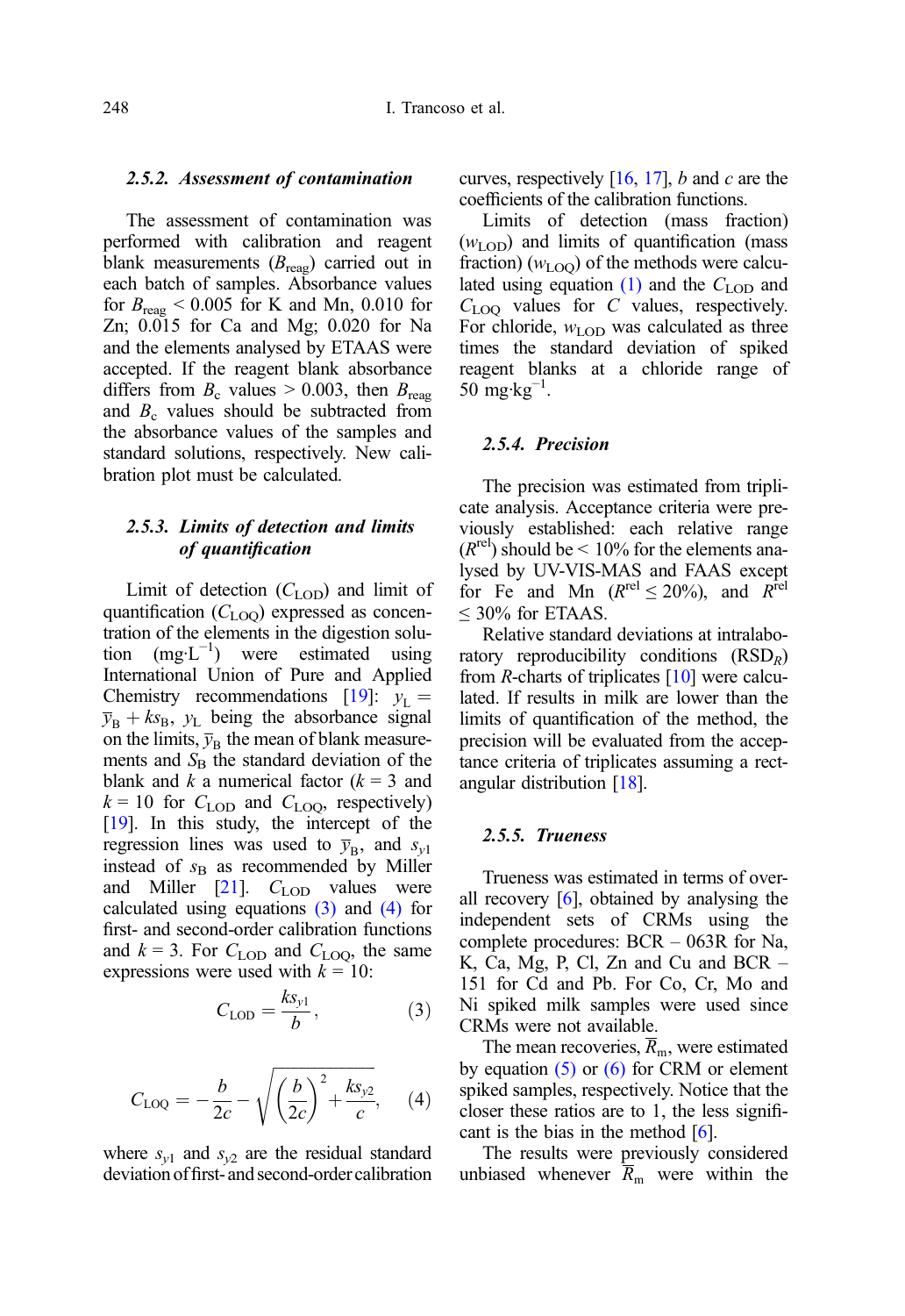<span id="page-8-0"></span>interval  $1.00 \pm 0.10$  for Ca, K, Mg, Na, Fe, Mn, Zn and Cl and  $1.00 \pm 0.20$  for trace elements (Cd, Cu, Co, Cr, Mo, Ni and Pb). These last according to the European Regulation 333/2007/EC  $[25]$  $[25]$  $[25]$  requirements for Pb in milk:

$$
\overline{R}_{\rm m} = \frac{\overline{w}_{\rm obs\_{CRM}}}{w_{\rm CRM}},\tag{5}
$$

$$
\overline{R}_{\rm m} = \frac{\overline{w}_{\rm obs\_spike + sample} - \overline{w}_{\rm obs\_sample}}{w_{\rm spike}}, \quad (6)
$$

where  $\overline{w}_{obs\_sample}, \overline{w}_{obs\_CRM}$  and  $\overline{w}_{obs\_spike + sample}$ are the mean values of replicate analysis of the samples, the CRMs and spiked samples, respectively,  $w_{\text{CRM}}$  the certified value of the CRM and  $w_{\text{snike}}$  the element spiked concentration.

#### 2.5.6. Measurement uncertainty

The relative combined standard uncertainties,  $u_c^{\text{rel}}(w)$ , were estimated from the contribution of the precision and trueness components according to equation (7). Precision is expressed as  $RSD<sub>R</sub>$  and trueness was assessed as the relative uncertainty of the recovery,  $u^{\text{rel}}(\overline{R}_{\text{m}})$ . This approach further implies that  $u^{\text{rel}}(\overline{R}_{\text{m}})$  is independent of the analyte concentration and RSD values are approximately constant within the working range  $[6, 9]$  $[6, 9]$  $[6, 9]$ :

$$
u_{\rm c}^{\rm rel}(w) = \sqrt{\text{RSD}^2 + u^{\rm rel}(\overline{R}_{\rm m})}. \quad (7)
$$

The  $u^{\text{rel}}(\overline{R}_{\text{m}})$  values were calculated by equation (8) if the trueness components were evaluated using CRMs and by equation (9) when  $\overline{R}_{m}$  were estimated from spiking studies:

$$
u^{\text{rel}}(\overline{R}_{\text{m}}) = \sqrt{\frac{1}{n} \left( \frac{S_{\text{obs\_CRM}}}{\overline{w}_{\text{obs--CRM}}} \right)^2 + \left( \frac{u(w_{\text{CRM}})}{\overline{w}_{\text{CRM}}} \right)},
$$
(8)

$$
u^{\text{rel}}(\overline{R}_{\text{m}}) = \sqrt{\frac{1}{n} \left( \frac{S_{\text{obs}} - \text{spike} + \text{sample}}{\overline{w}_{\text{obs}} - \overline{w}_{\text{sample}}} \right)^2 + \left( \frac{u(w_{\text{spike}})}{\overline{w}_{\text{spike}}} \right)^2},
$$
\n(9)

where  $n$  is the number of replicates,  $S_{\rm obs}$   $_{\rm CKM}$  is the standard deviation of CRM replicates,  $u(w_{\text{CRM}})$  is the standard uncertainty of the certified value of the CRM,  $S_{obs}$  spike+sample and  $S_{sample}$  are the standard deviations of spiked samples and sample, respectively, and  $u(w_{\text{spike}})$  is the standard uncertainty of spike on the milk sample estimated applying the general relationship between a result Y and the associated input quantities for a model  $Y = f(x_1, x_2, ..., x_i, ..., x_n)$ , following the law of propagation of uncertainties for independent input quantities [\[18](#page-15-0)].

The statistic  $t$  significant test was used to check if  $\overline{R}_{m}$  values were significantly different from 1.

# 3. RESULTS

#### 3.1. Methods performance characteristics

[Table III](#page-9-0) shows the characteristics of calibration functions performance, that is, TV for Mandel linearity test, coefficients of variation and limits of detection  $(C_{\text{LOD}})$ and limits of quantification  $(C_{\text{LOO}})$ . The quality of regression analysis was judged using the  $V_{xo}$  values.

Direct calibration curves were used, because matrix influence on each calibration functions was previously studied by spiking both milk and CRM digestion solutions with known amounts of analyte. Relative errors of  $\pm$  10% on the experimental values for FAAS and UV-VIS-MAS and  $\pm$  15% for ETAAS were considered acceptable. Otherwise, the standard addition method should be used to correct the possible matrix effects.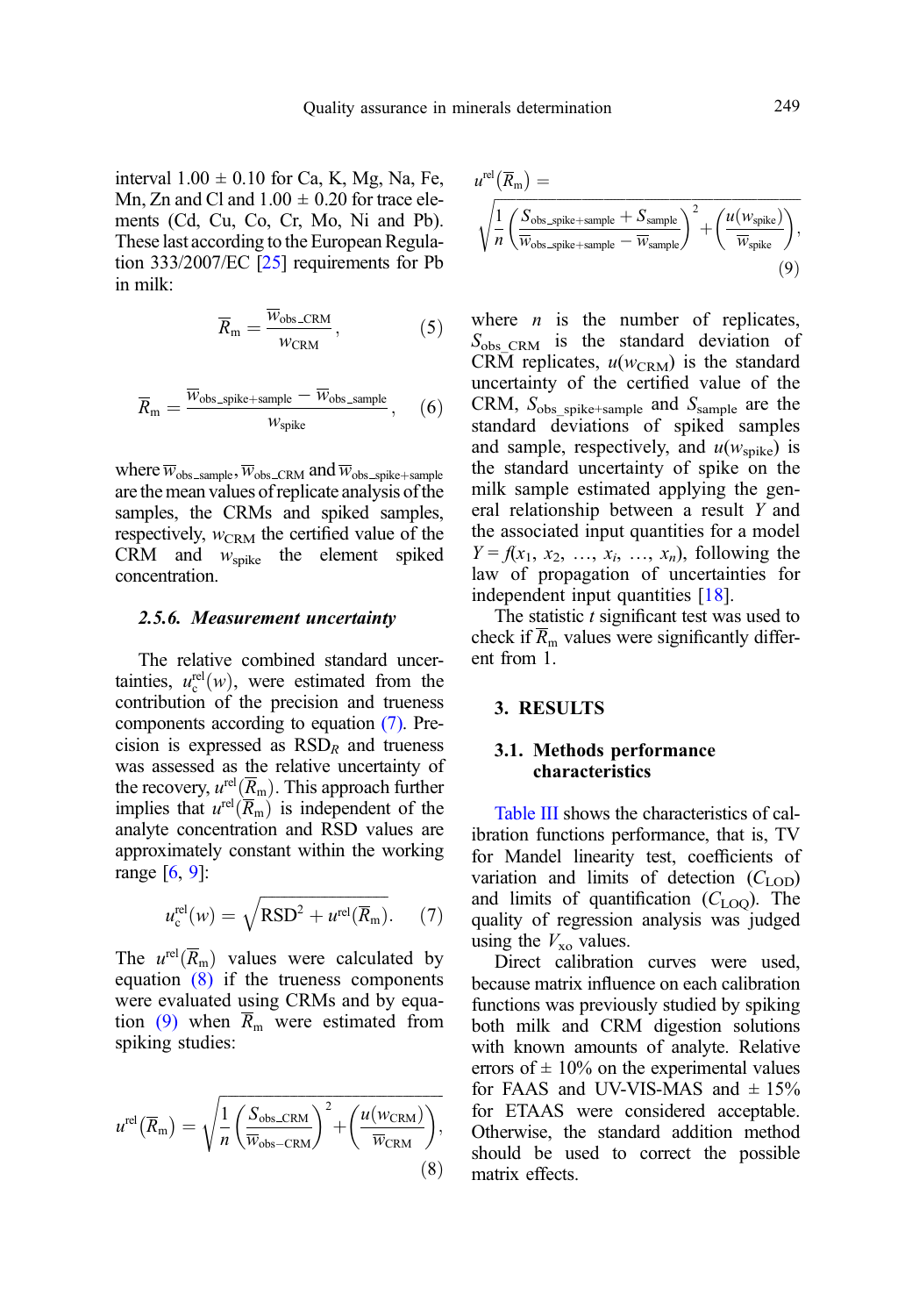| Element | Concentration range<br>$(mg \cdot L^{-1})$    | Absorbance range | TV     | $V_{\rm xo}$ | $C_{\rm{LOD}}$<br>$(mg \cdot L^{-1})$    | $C_{\text{LOQ}}$<br>$(mg \cdot L^{-1})$    |
|---------|-----------------------------------------------|------------------|--------|--------------|------------------------------------------|--------------------------------------------|
| Na      | $0.02 - 0.3$                                  | $0.02 - 0.21$    | 12.2   | 0.03         | 0.008                                    | 0.02                                       |
| K       | $0.02 - 0.5$                                  | $0.02 - 0.20$    | 7.2    | 0.02         | 0.008                                    | 0.02                                       |
| Ca      | $0.02 - 4.0$                                  | $0.03 - 0.25$    | 2.8    | 0.03         | 0.07                                     | 0.2                                        |
| Mg      | $0.02 - 0.2$                                  | $0.08 - 0.28$    | 34.1   | 0.02         | 0.008                                    | 0.02                                       |
| Zn      | $0.02 - 0.4$                                  | $0.02 - 0.18$    | 0.1    | 0.03         | 0.007                                    | 0.02                                       |
| Fe      | $0.1 - 1.0$                                   | $0.02 - 0.11$    | 1.2    | 0.05         | 0.03                                     | 0.10                                       |
| Mn      | $0.025 - 0.50$                                | $0.01 - 0.11$    | 1.1    | 0.01         | 0.001                                    | 0.004                                      |
| P       | $0.05 - 1.0$                                  | $0.06 - 0.86$    | 278    | 0.11         | 0.01                                     | 0.03                                       |
| Element | Concentration range<br>$(\mu g \cdot L^{-1})$ | Absorbance range | TV     | $V_{\rm xo}$ | $C_{\rm{LOD}}$<br>$(\mu g \cdot L^{-1})$ | $C_{\text{LOQ}}$<br>$(\mu g \cdot L^{-1})$ |
| Cr      | $0.25 - 2.5$                                  | $0.02 - 0.12$    | $-2.8$ | 0.07         | 0.1                                      | 0.3                                        |
| Mo      | $1 - 10$                                      | $0.02 - 0.12$    | 0.2    | 0.07         | 0.4                                      | 1.0                                        |
| Ni      | $1 - 10$                                      | $0.02 - 0.07$    | 1.7    | 0.04         | 0.3                                      | 1.0                                        |
| Cu      | $1 - 20$                                      | $0.02 - 0.30$    | $-2.4$ | 0.04         | 0.37                                     | 1.0                                        |
| Cd      | $0.1 - 1.5$                                   | $0.02 - 0.22$    | $-3.0$ | 0.05         | 0.04                                     | 0.1                                        |
| Co      | $0.5 - 7.5$                                   | $0.02 - 0.18$    | $-2.8$ | 0.08         | 0.2                                      | 0.6                                        |
| Pb      | $1 - 7.5$                                     | $0.02 - 0.10$    | $-3.0$ | 0.10         | 0.5                                      | 1.0                                        |

<span id="page-9-0"></span>Table III. Performance characteristics of calibration functions.

TV, testing value for linearity evaluation (TV =  $DS^2/s^2_{1/2}$ , with  $DS^2 = (N - 2) s^2_{y1} - (N - 3) s^2_{y2}$ );  $V_{xo}$ , relative variation coefficient [\[16,](#page-15-0) [17\]](#page-15-0); N, number of calibration data pairs;  $C_{\text{LOD}}$ , limit of detection limit of quantification (both expressed as concentration of the elements in the milk digestion solutions).

[Table IV](#page-10-0) presents a validation and quality assurance report, showing precision and trueness of the methods. As reported before, trueness was estimated as overall recovery. Limits of detection and limits of quantification (both mass fraction) of the methods are also shown. An intralaboratory approach based on validation and quality control data was used to estimate  $u^{\text{rel}}(w)$  (equation [\(7\)](#page-8-0)).

[Tables V](#page-11-0) and [VI](#page-12-0) show the results obtained with the CRMs and spiked samples, as well as the  $u^{\text{rel}}(R_{\text{m}})$  values (equations [\(8\)](#page-8-0) and [\(9\),](#page-8-0) respectively). Since the uncertainties of CRM were given by a confidence interval with 95%, the  $u(w_{\text{CRM}})$  values were obtained dividing those values by 2 [\[6,](#page-14-0) [8](#page-14-0)]. A correction for bias was not considered because  $\overline{R}_{\text{m}}$  values were not significantly different from 1, as the significance tests  $t$  were lower than the coverage factor of 2.

# 3.2. Minerals and trace elements in goat milk

The proposed validation and quality assurance programme for the characterization of minerals and trace elements was applied to milk samples of an indigenous Portuguese goat breed. [Table VII](#page-13-0) shows these results with uncertainty estimation for Serpentina goat milk collected along the lactation period study.

# 4. DISCUSSION

From Table III, it can be concluded that linear calibration functions provided the best adjustment for all elements, except for Mg and P, since the calculated TV, are lower than the critical Fisher values  $(F_{1,4;0.99} =$ 21.2). A second order calibration function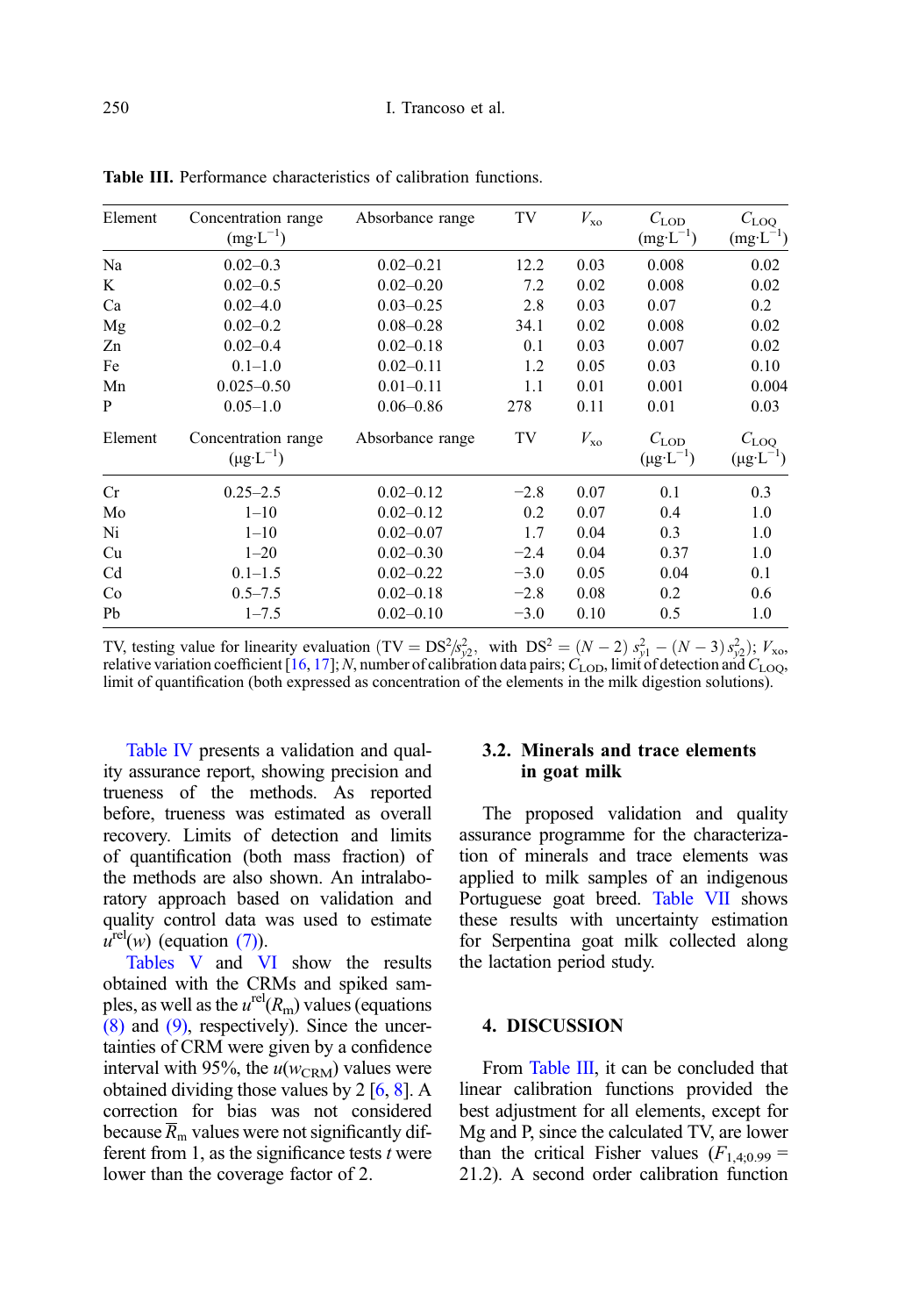| Parameter      | Precision |                               |            | Trueness                     | $W$ LOD<br>$(mg \cdot kg^{-1})$ | W <sub>LOO</sub><br>$(mg \cdot kg^{-1})$ | Uncertainty           |                       |
|----------------|-----------|-------------------------------|------------|------------------------------|---------------------------------|------------------------------------------|-----------------------|-----------------------|
|                | $RSD_R$   | $\text{RSD}_{\text{Horwitz}}$ | $Horrat_R$ | $R_{\rm m} \pm u(R_{\rm m})$ |                                 |                                          | $u_{\rm c}^{\rm rel}$ | $U_{\rm f}^{\rm rel}$ |
| Na             | 0.026     | 0.046                         | 0.6        | $1.01 \pm 0.03^{\rm a}$      | 20                              | 60                                       | 0.04                  | 0.10                  |
| K              | 0.022     | 0.037                         | 0.6        | $0.96 \pm 0.01^a$            | 20                              | 60                                       | 0.03                  | 0.10                  |
| Ca             | 0.025     | 0.038                         | 0.7        | $1.06 \pm 0.03^{\rm a}$      | 5.0                             | 15                                       | 0.04                  | 0.10                  |
| Mg             | 0.019     | 0.054                         | 0.4        | $1.06 \pm 0.06^a$            | 5                               | 15                                       | 0.06                  | 0.10                  |
| P              | 0.024     | 0.039                         | 0.6        | $1.01 \pm 0.01^a$            | 25                              | 75                                       | 0.03                  | 0.10                  |
| C <sub>1</sub> | 0.021     | 0.037                         | 0.6        | $1.01 \pm 0.02^{\rm a}$      | 0.03                            | 0.1                                      | 0.03                  | 0.10                  |
| Zn             | 0.030     | 0.093                         | 0.3        | $0.99 \pm 0.02^{\rm a}$      | 0.4                             | 1.0                                      | 0.04                  | 0.19                  |
| Fe             | 0.068     | 0.13                          | 0.5        | $0.90 \pm 0.07^{\rm a}$      | 0.04                            | 0.11                                     | 0.11                  | 0.19                  |
| Mn             | 0.036     | 0.16                          | 0.2        | $0.93 \pm 0.04$ <sup>a</sup> | 0.001                           | 0.004                                    | 0.06                  | 0.15                  |
| Cr             | 0.12      | 0.23                          | 0.5        | $1.09 \pm 0.11^{\circ}$      | 0.0003                          | 0.001                                    | 0.15                  | 0.20                  |
| Cu             | 0.12      | 0.16                          | 0.7        | $1.02 \pm 0.02^{\rm a}$      | 0.001                           | 0.004                                    | 0.10                  | 0.18                  |
| Cu             | 0.12      | 0.16                          | 0.7        | $0.96 \pm 0.05^{\circ}$      | 0.001                           | 0.004                                    | 0.12                  | 0.18                  |
| Mo             | 0.11      | 0.18                          | 0.6        | $1.13 \pm 0.10^{\circ}$      | 0.001                           | 0.004                                    | 0.13                  | 0.20                  |
| Ni             | 0.087     | 0.31                          | 0.3        | $0.83 \pm 0.07^{\circ}$      | 0.001                           | 0.004                                    | 0.10                  | 0.30                  |
| Cd             | 0.087     | 0.42                          | 0.2        | $1.02 \pm 0.07^{\rm b}$      | 0.0002                          | 0.0006                                   | 0.11                  | 0.22                  |
| C <sub>d</sub> | 0.087     | 0.42                          | 0.2        | $1.11 \pm 0.07^{\circ}$      | 0.0002                          | 0.0006                                   | 0.10                  | 0.22                  |
| Co             | 0.087     | 0.34                          | 0.3        | $0.87 \pm 0.05$ <sup>e</sup> | 0.0007                          | 0.002                                    | 0.10                  | 0.26                  |
| Pb             | 0.087     | 0.28                          | 0.3        | $1.01 \pm 0.05^{\rm b}$      | 0.002                           | 0.007                                    | 0.10                  | 0.32                  |
| Pb             | 0.087     | 0.28                          | 0.3        | $1.01 \pm 0.05^{\circ}$      | 0.002                           | 0.007                                    | 0.10                  | 0.32                  |

<span id="page-10-0"></span>Table IV. Validation and quality assurance report.

RSD<sub>R</sub>, relative standard deviation (RSD =  $(\overline{R}/d_2)/\overline{w}_{R-\text{chart}}$ ;  $d_2 = 1.693$  for triplicates) [\[10\]](#page-15-0); RSD<sub>Horwitz</sub><br>relative standard deviation calculated by Horwitz formula RSD<sub>Horwitz</sub> =  $2^{(\Gamma-\text{0.5log}w)}$ ;  $u(\overline{R}_m)$ , relative combined uncertainty (equation [\(7\)](#page-8-0));  $U_f^{\text{rel}}$ , maximum standard uncertainty (equation [\(10\)](#page-12-0)).<br>
<sup>a</sup> Data from [Table V](#page-11-0) (CRM BCR – 063R).<br>
<sup>c</sup> Data from [Table VI](#page-12-0) (spiked milk samples).

was used for P and Mg  $(TV > F)$ .  $V_{xo}$  values around 5% for FAAS and 10% for ETAAS indicate that the precision of calibrations are acceptable [\[28\]](#page-15-0). Values of  $V_{xo}$  close to those were obtained. For UV-VIS-MAS,  $V_{xo}$  values of 11% were obtained due to the high concentration range of the calibration.  $C_{\text{LOQ}}$  values are close to the lowest concentration of the calibration range fulfilling the requirement that  $C_{\text{LOO}}$  values correspond to the lower limit of quantitative measurements [\[10](#page-15-0)]. These limits depend on the precision of the regression and they should be checked on a daily basis [\[27\]](#page-15-0).

Table IV shows that  $RSD_R$  values were  $< 0.05$  or 0.10, which indicates the good precision of the FAAS and ETAAS procedures. In food control, the precision of the methods are also assessed using the Horrat values, that is, the ratio between  $RSD<sub>R</sub>$ and those obtained from the Horwitz formula,  $RSD$ <sub>Horwitz</sub> [\[1](#page-14-0), [22](#page-15-0)]. Horrat values < 2, as required by the European Regulation 333/2007/EC for Pb in milk [\[25\]](#page-15-0), were observed.

The data on the recoveries of minerals and trace metals obtained from CRMs and spiked sample analysis in Table IV show that  $R<sub>m</sub>$  values ranged between 0.9 and 1.1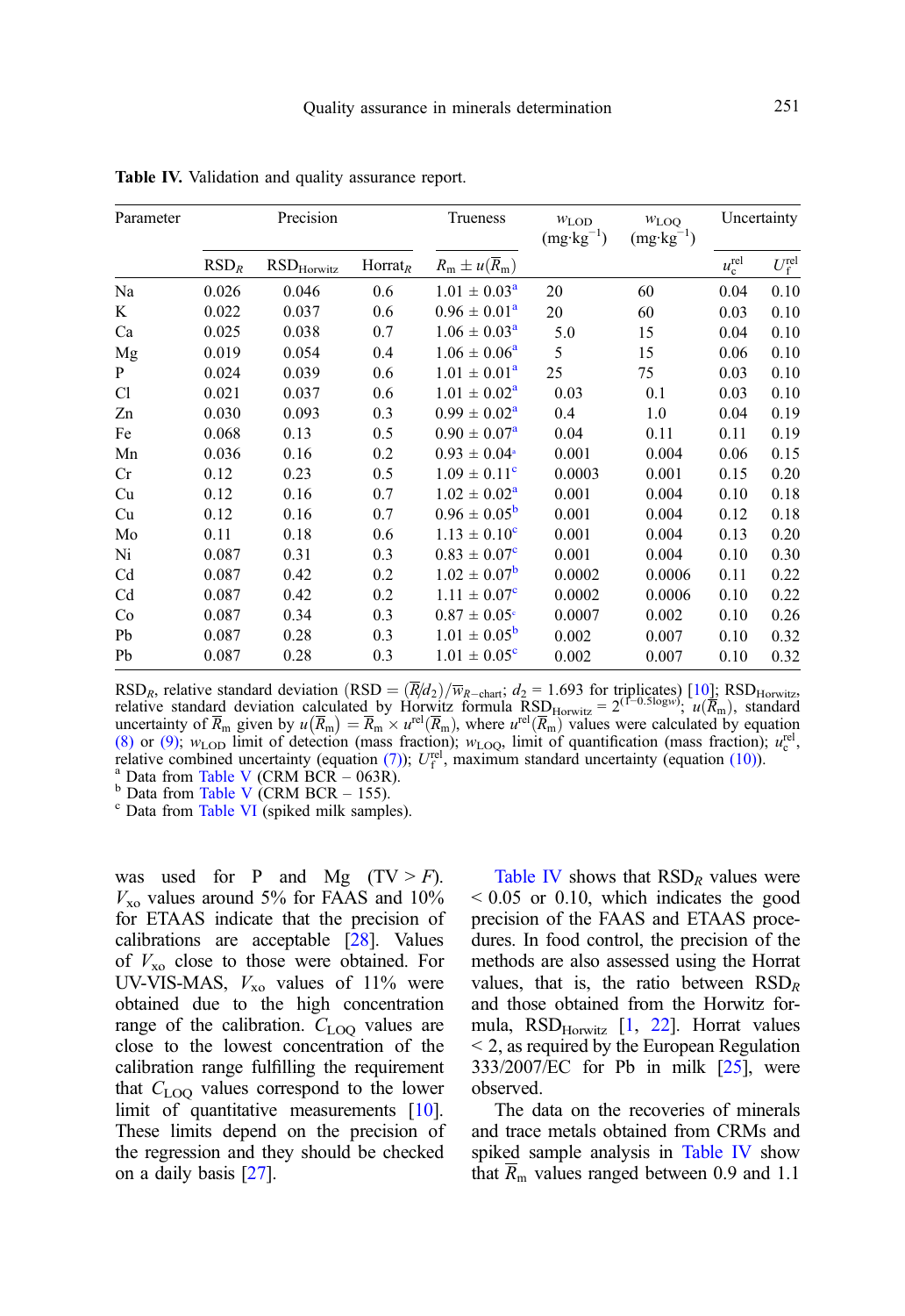| Element        | Method            | $w_{\text{CRM}}$ (mg·kg <sup>-1</sup> ) | $u(w_{\text{CRM}})$ (mg·kg <sup>-1</sup> ) | $\vec{w}_{\text{obs\_CRM}}$ (mg·kg <sup>-1</sup> ) | $S_{\rm obs\_CRM}$ (mg·kg <sup>-1</sup> ) | $u^{\text{rel}}(\overline{R}_{\text{m}})$ | $t_{\rm cal}$ |
|----------------|-------------------|-----------------------------------------|--------------------------------------------|----------------------------------------------------|-------------------------------------------|-------------------------------------------|---------------|
| Na             | <b>FAAS</b>       | $4.37 \times 10^{3}$                    | $0.015 \times 10^3$                        | $4.37 \times 10^{3}$                               | $0.03 \times 10^3$                        | 0.027                                     | 0.5           |
| K              |                   | $17.68 \times 10^3$                     | $0.095 \times 10^3$                        | $17.05 \times 10^3$                                | $0.49 \times 10^{3}$                      | 0.013                                     | 1.9           |
| Ca             |                   | $13.49 \times 10^3$                     | $0.05 \times 10^{3}$                       | $14.00 \times 10^3$                                | $0.78 \times 10^3$                        | 0.023                                     | 1.9           |
| Mg             |                   | $1.263 \times 10^3$                     | $0.012 \times 10^{3}$                      | $1.27 \times 10^3$                                 | $0.032 \times 10^{3}$                     | 0.055                                     | 1.1           |
| Zn             |                   | 49.0                                    | 0.3                                        | 48.9                                               | 1.1                                       | 0.016                                     | 0.3           |
| Fe             |                   | 2.32                                    | 0.12                                       | 2.06                                               | 0.27                                      | 0.081                                     | 0.4           |
| P              | <b>UV-VIS-MAS</b> | $11.10 \times 10^3$                     | $0.065 \times 10^3$                        | $11.10 \times 10^3$                                | $0.33 \times 10^3$                        | 0.013                                     | 0.5           |
| C <sub>1</sub> | Potentiometry     | $9.94 \times 10^{3}$                    | $0.15 \times 10^3$                         | $10.02 \times 10^3$                                | $0.32 \times 10^3$                        | 0.020                                     | 0.6           |
| Cu             | <b>ETAAS</b>      | 0.602                                   | 0.010                                      | 0.611                                              | 0.015                                     | 0.020                                     | 1.0           |
| Cu             |                   | 5.23                                    | 0.041                                      | 5.00                                               | 0.43                                      | 0.05                                      | 0.92          |
| Cd             |                   | 0.101                                   | 0.004                                      | 0.103                                              | 0.009                                     | 0.064                                     | 0.4           |
| Pb             |                   | 2.002                                   | 0.013                                      | 2.02                                               | 0.18                                      | 0.050                                     | 0.2           |

<span id="page-11-0"></span>Table V. Relative standard uncertainty of trueness componen<sup>t</sup> estimated from CRM recovery analysis.

 $w_{\text{CRM}}$ , certified value of the CRM;  $u(w_{\text{CRM}})$ , standard uncertainty of the certified value of the CRM;  $\vec{w}_{\text{obs,CRM}}$ , mean value of CRM replicate analysis (n = [6](#page-14-0));  $S_{obs\ \text{CRM}}$ , standard deviation of CRM replicate analysis (n = 6);  $u^{\text{rel}}(\overline{R}_{\text{m}})$ , relative standard uncertainty of recovery (equation [\(8\)\)](#page-8-0); significant statistic test  $\bar{t}_{cal} = (|1 - \overline{R}_{\text{m}}|)/u^{\text{rel}}(\overline$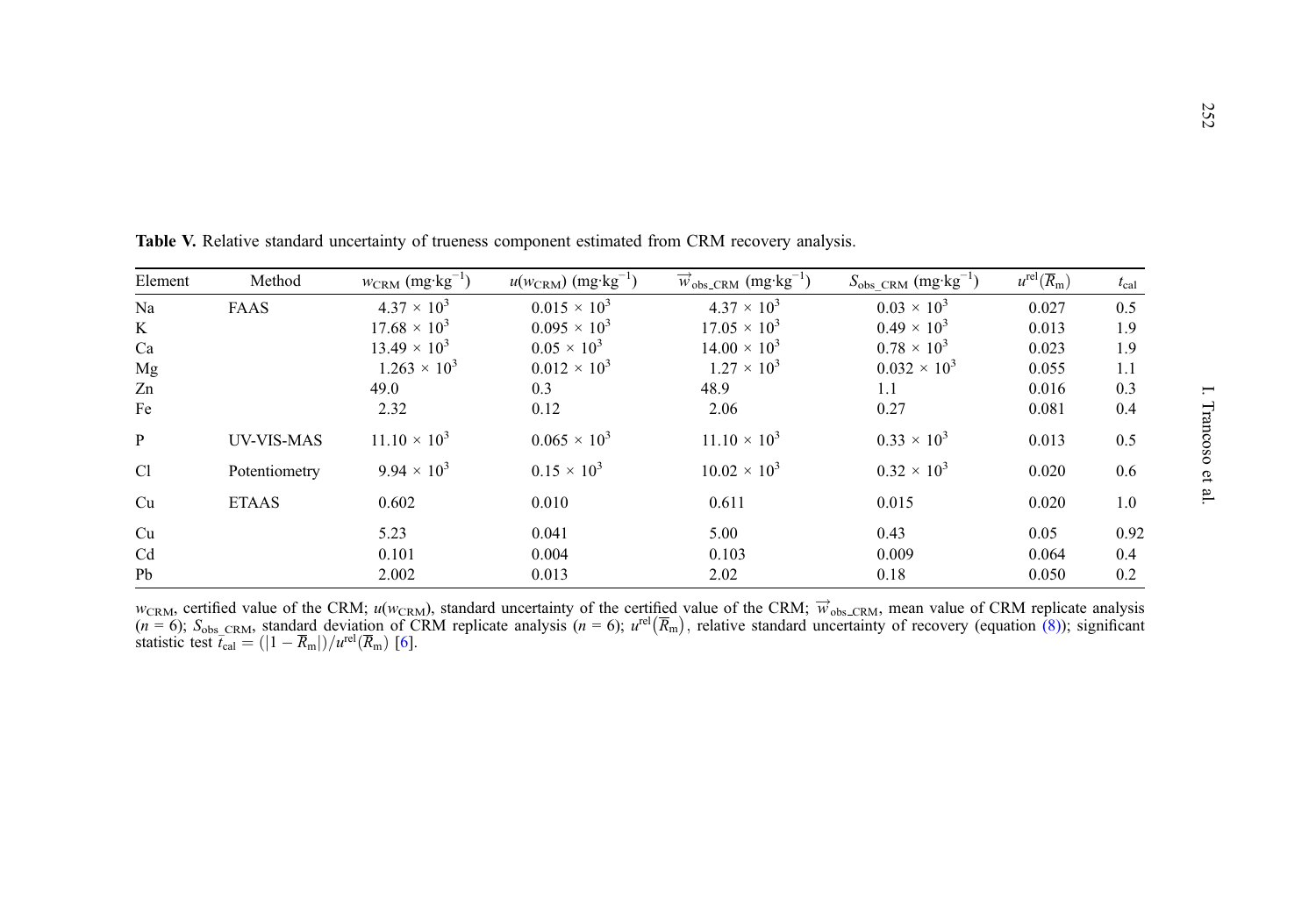| Element Method |              | $\overline{w}_{\text{sample}}$<br>$(mg \cdot kg^{-1})$ | $W_{spike}$<br>$(mg \cdot kg^{-1})$ | $u(w_{spike})$<br>$(mg \cdot kg^{-1})$ | $W$ <sub>obs</sub> _spike+sample<br>$(mg \cdot kg^{-1})$ | $S_{\rm obs\_spike + sample}$<br>$(mg \cdot kg^{-1})$ | $u^{\mathrm{rel}}(\overline{R}_{\mathrm{m}})$ | $t_{\rm cal}$ |
|----------------|--------------|--------------------------------------------------------|-------------------------------------|----------------------------------------|----------------------------------------------------------|-------------------------------------------------------|-----------------------------------------------|---------------|
| Mn             | <b>FAAS</b>  | 0.14                                                   | 0.097                               | 0.001                                  | 0.24                                                     | 0.009                                                 | 0.11                                          | 0.2           |
|                |              | 0.14                                                   | 0.093                               | 0.001                                  | 0.23                                                     | 0.008                                                 | 0.11                                          | 0.8           |
|                |              | 0.14                                                   | 0.25                                | 0.001                                  | 0.36                                                     | 0.013                                                 | 0.06                                          | 1.8           |
| Cr             | <b>ETAAS</b> | 0.038                                                  | 0.0041                              | 0.00007                                | 0.0089                                                   | 0.00087                                               | 0.17                                          | 1.5           |
|                |              | 0.038                                                  | 0.010                               | 0.00017                                | 0.013                                                    | 0.00087                                               | 0.13                                          | 0.58          |
| Mo             | <b>ETAAS</b> | 0.029                                                  | 0.010                               | 0.00017                                | 0.015                                                    | 0.0015                                                | 0.14                                          | 1.8           |
|                |              | 0.029                                                  | 0.009                               | 0.00017                                | 0.012                                                    | 0.0012                                                | 0.15                                          | 0.4           |
|                |              | 0.029                                                  | 0.020                               | 0.00033                                | 0.025                                                    | 0.0028                                                | 0.13                                          | 0.9           |
| Cd             | <b>ETAAS</b> |                                                        | 0.0020                              | 0.00005                                | 0.0021                                                   | 0.00019                                               | 0.09                                          | 1.0           |
|                |              |                                                        | 0.0020                              | 0.00005                                | 0.0021                                                   | 0.00019                                               | 0.09                                          | 1.2           |
|                |              |                                                        | 0.0051                              | 0.00010                                | 0.0060                                                   | 0.00052                                               | 0.09                                          | 1.9           |
|                |              |                                                        | 0.0050                              | 0.00010                                | 0.0060                                                   | 0.00052                                               | 0.09                                          | 2.0           |
| Pb             | <b>ETAAS</b> |                                                        | 0.019                               | 0.0030                                 | 0.0022                                                   | 0.0019                                                | 0.09                                          | 1.3           |
|                |              |                                                        | 0.039                               | 0.0070                                 | 0.0046                                                   | 0.0039                                                | 0.09                                          | 1.8           |
|                |              |                                                        | 0.039                               | 0.0070                                 | 0.0040                                                   | 0.0034                                                | 0.09                                          | 0.1           |
|                |              |                                                        | 0.060                               | 0.0012                                 | 0.0065                                                   | 0.0057                                                | 0.09                                          | 0.9           |
| Ni             | <b>ETAAS</b> |                                                        | 0.014                               | 0.00025                                | 0.012                                                    | 0.0011                                                | 0.08                                          | 1.7           |
|                |              |                                                        | 0.014                               | 0.00025                                | 0.011                                                    | 0.0010                                                | 0.08                                          | 2.0           |
| Co             | <b>ETAAS</b> |                                                        | 0.014                               | 0.00025                                | 0.012                                                    | 0.0011                                                | 0.09                                          | 1.6           |
|                |              |                                                        | 0.014                               | 0.00025                                | 0.011                                                    | 0.0010                                                | 0.09                                          | 2.0           |

<span id="page-12-0"></span>Table VI. Relative standard uncertainty of trueness component estimated from spiked milk samples.

 $\overline{w}_{sample}$ , mass fraction of each element;  $w_{\text{unike}}$ , mass fraction of the spiked element;  $u(w_{\text{unike}})$ , standard uncertainty of the spiked mass fraction;  $\overline{w}_{obs-spike+sample}$ , observed mass fraction;  $u^{rel}(\overline{R}_{m})$ , relative standard uncertainty of the recovery;  $u^{\text{rel}}(\overline{R}_{\text{m}})$ , relative standard uncertainty of the mean recovery (equation [\(9\)](#page-8-0));  $t_{\text{cal}}$ , significant statistic test  $t_{\text{cal}} = (1 - \overline{R}_{\text{m}})/u^{\text{rel}}(\overline{R}_{\text{m}})$  [\[6\]](#page-14-0); –, results lower than the limit of quantification (mass fraction).

and are within the limits that are previously established. In case of Cd and Pb, the mass fraction of the certified values for the BCR – 151 are considerably different from those values in the milk samples. In these conditions, spiked samples were also analysed for both elements at lower mass fractions and no evidence of loss of the analytes was detected since the recovery criterion was fulfilled  $(0.8 < R_{\rm m} < 1.2)$ .

 $w_{\text{LOD}}$  and  $w_{\text{LOQ}}$  values in milk met the performance criteria required for the limits of detection and quantification of Pb in milk

imposed by EC Regulation 1881/2006 [\[24\]](#page-15-0) amended by  $629/2008$  [[26](#page-15-0)]  $(w_{LQD(Pb)} =$ 4  $\mu$ g·kg<sup>-1</sup> and  $w_{\text{LOQ(Pb)}} = 8 \mu$ g·kg<sup>-1</sup>).

The Directive  $2005/4/EC$  [\[23](#page-15-0)] inserted a new performance criterion to assess the fitness of analytical methods to be used in food control based on uncertainty function approach to calculate a maximum standard uncertainty,  $U_f$ , following equation:

$$
U_{\rm f}^{\rm rel} = \frac{U_{\rm f}}{w} \sqrt{\left(\frac{\rm{LOD}}{2}\right)^2 \ + \ (aw)^2}, \quad (10)
$$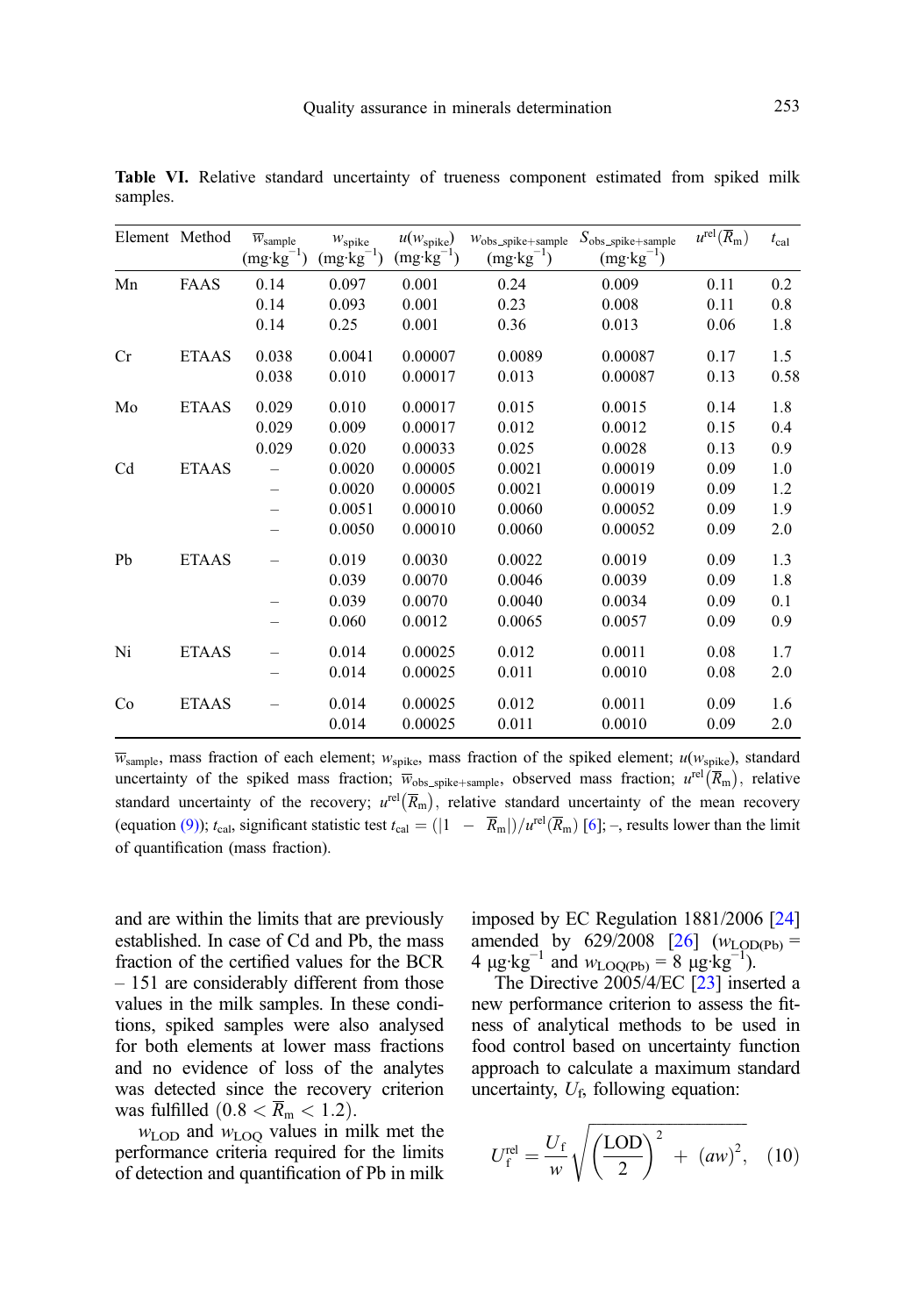| Minerals and   |                         | Lactation period (Nov-07 till May-08) |                 |                 |                 |                 |                   |                   |  |  |  |
|----------------|-------------------------|---------------------------------------|-----------------|-----------------|-----------------|-----------------|-------------------|-------------------|--|--|--|
|                | trace elements          | $Nov-07$                              | $Dec-07$        | $Jan-08$        | Feb-08          | Mar-08          | Apr-08            | $May-08$          |  |  |  |
| Na             | $(g \cdot kg^{-1})$     | $0.30 \pm 0.02$                       | $0.36 \pm 0.03$ | $0.39 \pm 0.03$ | $0.38 \pm 0.03$ | $0.36 \pm 0.03$ | $0.38 \pm 0.04$   | $0.38 \pm 0.04$   |  |  |  |
| K              |                         | $1.3 \pm 0.3$                         | $1.4 \pm 0.3$   | $1.5 \pm 0.3$   | $1.5 \pm 0.3$   | $1.4 \pm 0.3$   | $15 \pm 0.3$      | $1.4 \pm 0.3$     |  |  |  |
| Ca             |                         | $1.6 \pm 0.1$                         | $1.48 \pm 0.09$ | $1.7 \pm 0.1$   | $1.56 \pm 0.09$ | $1.53 \pm 0.09$ | $1.33 \pm 0.08$   | $1.50 \pm 0.09$   |  |  |  |
| Mg             |                         | $0.13 \pm 0.02$                       | $0.12 \pm 0.02$ | $0.14 \pm 0.02$ | $0.14 \pm 0.02$ | $0.13 \pm 0.02$ | $0.11 \pm 0.01$   | $0.13 \pm 0.02$   |  |  |  |
| P              |                         | $1.1 \pm 0.1$                         | $1.2 \pm 0.1$   | $1.2 \pm 0.01$  | $1.1 \pm 0.1$   | $1.1 \pm 0.1$   | $1.2 \pm 0.1$     | $1.1 \pm 0.1$     |  |  |  |
| C <sub>1</sub> |                         | $1.5 \pm 0.1$                         | $1.5 \pm 0.1$   | $1.4 \pm 0.1$   | $1.5 \pm 0.1$   | $15 \pm 0.1$    | $1.5 \pm 0.1$     | $1.6 \pm 0.1$     |  |  |  |
| Zn             | $(mg \cdot kg^{-1})$    | $5.3 \pm 0.4$                         | $4.9 \pm 0.4$   | $4.6 \pm 0.4$   | $4.4 \pm 0.4$   | $3.8 \pm 0.3$   | $4.2 \pm 0.3$     | $4.0 \pm 0.3$     |  |  |  |
| Fe             |                         | $0.46 \pm 0.03$                       | $0.31 \pm 0.03$ | $0.52 \pm 0.03$ | $0.36 \pm 0.02$ | $0.38 \pm 0.02$ | $0.32 \pm 0.02$   | $0.35 \pm 0.02$   |  |  |  |
| Mn             |                         | $0.11 \pm 0.01$                       | $0.13 \pm 0.01$ | $0.12 \pm 0.01$ | $0.11 \pm 0.01$ | $0.12 \pm 0.01$ | $0.074 \pm 0.004$ | $0.068 \pm 0.004$ |  |  |  |
| Cr             | $(\mu g \cdot kg^{-1})$ | $3.2 \pm 0.7$                         | $2.1 \pm 0.5$   | $18 \pm 4$      | $15 \pm 3$      | $11 \pm 2$      | $14 \pm 3$        | $11 \pm 2$        |  |  |  |
| Cu             |                         | $157 \pm 30$                          | $70 \pm 14$     | $47 \pm 8$      | $43 \pm 8$      | $54 \pm 10$     | $29 \pm 5$        | $45 \pm 9$        |  |  |  |
| Mo             |                         | $3.8 \pm 1.0$                         | $5.5 \pm 1.2$   | $4.4 \pm 1.1$   | $4.2 \pm 1.1$   | $1.9 \pm 0.5$   | $7.1 \pm 1.9$     | $11 \pm 3$        |  |  |  |

<span id="page-13-0"></span>Table VII. Mean values and uncertainty for minerals and trace elements content for Serpentina goat milk along the lactation period studied\*\*.

Ni, Cd, Co and Pb results were lower than the limit of quantification (mass fraction) shown in [Table](#page-10-0) IV.<br>\*\* Results are on wet weight basis.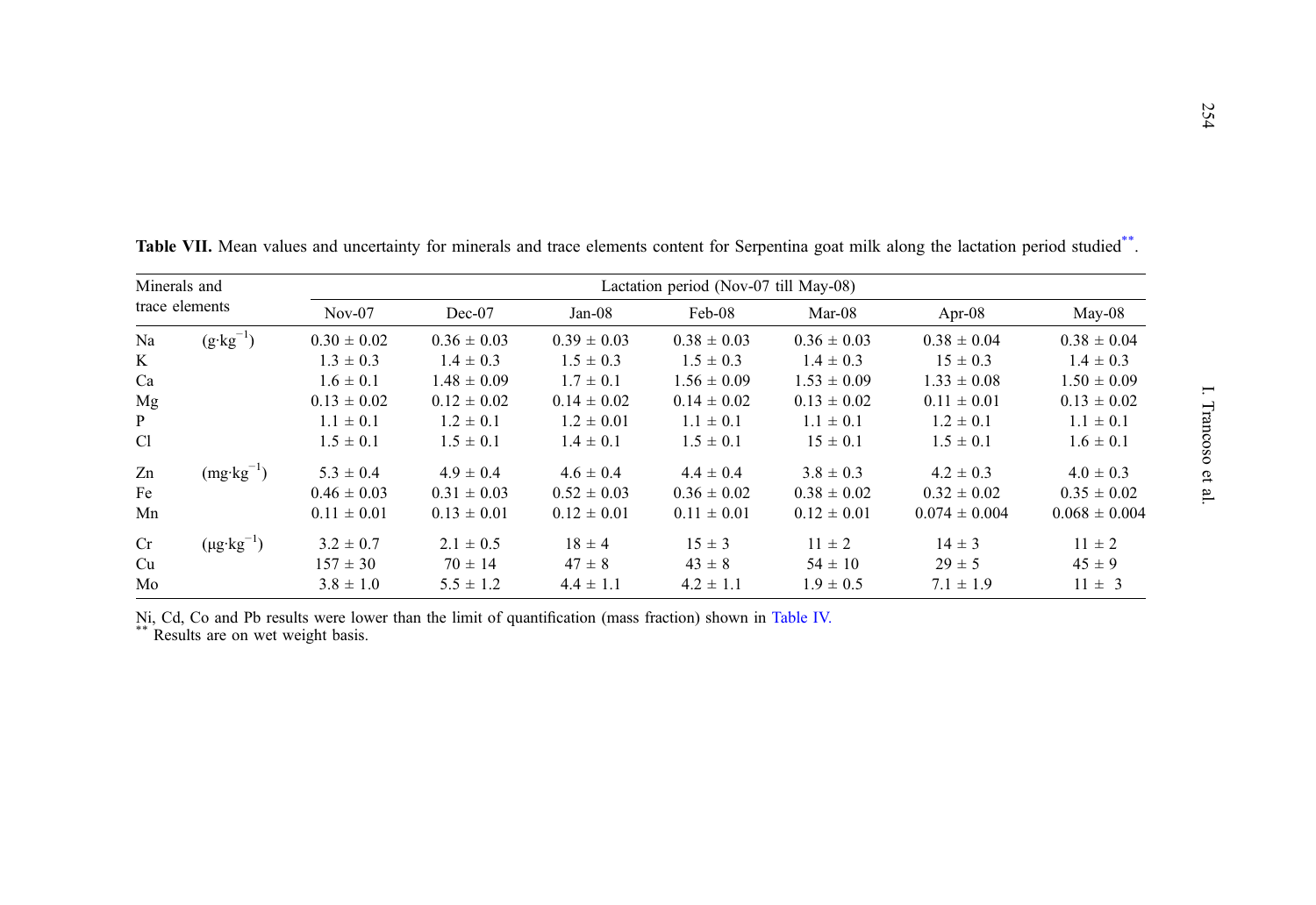<span id="page-14-0"></span>where  $a$  is a numeric factor depending on the value of w.

As can be noted in [Table IV,](#page-10-0) the methodologies studied to characterize minerals and trace metals in milk gave results with combined uncertainty less than  $U_f$ . This indicates that the "uncertainty function approach" requirement was fulfilled and the methods presented are suitable to be used in laboratories of milk analysis.

The relative expanded uncertainty,  $U_{\text{exp}}^{\text{rel}}(w)$ , was obtained by multiplying the combined standard uncertainty ([Tab. IV](#page-10-0)) by the coverage factor  $(k)$  of 2, which gives an interval with  $\sim$  95% confidence [8].

Methods used for characterization of minerals and trace elements in goat milk comply with EC requirements applied to methods of analysis for the official control since they are specific. Also, the Horrat values are  $\leq 2$ and recoveries are within the interval  $1.00 \pm 0.10$  for minerals and  $1.00 \pm 0.20$ for trace metals. Combined uncertainty estimation of the results was lower than the maximum standard uncertainty calculated using the uncertainty function approach.

Results for minerals and trace elements in Serpentina goat milk shown in [Table VII](#page-13-0) were obtained following quality procedures, which assure confidence in both methods used and results. A harmonized performance criterion for evaluation of the methods of analysis and uncertainties within each food sector is surely needed, to warrant confidence in the results and allow comparability of data. Such approach is even more important concerning trace elements in milk, particularly the ones that are potentially toxic. At present, for milk sector, only Pb has a limit value considered in EC regulations.

Acknowledgements: The authors are grateful to the Serpentina Goat Association (APCRS), particularly to Engº A. Cachatra for his invaluable collaboration and support in supplying goat milk samples. Special thanks are due to F. Mouro and A. Fernandes for their collaboration in the atomic absorption spectrometric techniques and. A. Moreira for the determination of total phosphorous.

# **REFERENCES**

- [1] Alber R., Horwitz W., A heuristics derivation of the Horwitz curve, Anal. Chem. 69 (1997) 789–790.
- [2] Alférez M.J.M., López-Aliaga I., Nestares T., Díaz-Castro J., Barrionuevo M., Ros P.B., Campos M.S., Dietary goat milk improves iron bioavailability in rats with induced ferropenic anaemia, in comparison with cow milk, Int. Dairy J. 16 (2006) 813–821.
- [3] APHA AWWA-WPCF,  $3113$  metals by electrothermal atomic absorption spectrometry, in: Standard Methods for the Examination of Water and Wastewater, 21st edn., American Public Health Association, Washington, USA, 2005, pp. 3-25–3-32.
- [4] APHA AWWA-WPCF, 4500-PD stannous chloride method, in: Standard Methods for the Examination of Water and Wastewater, 21st edn., American Public Health Association, Washington, USA, 2005, pp. 4-152–4-153.
- [5] Barrionuevo M., Alférez M.J.M., López-Aliaga I., Sanz Sampelayo M.R., Campos M.S., Beneficial effect of goat milk on nutritive utilization of iron and copper in malabsorption syndrome, J. Dairy Sci. 85 (2002) 657–664.
- [6] Barwick V.J., Ellison S.L.R., VAM Project 3.2.1 – Development and Harmonization of Measurement Uncertainty Principles. Part d: Protocol for Uncertainty Evaluation from Validation Data, LGC (Teddington) Ltd. Publishers, Weinheim, Germany, 2000.
- [7] Campos M.S., Barrionuevo M., Alférez M.J.M., Nestares T., Díaz-Castro J., Ros P.B., Ortega E., López-Aliaga I., Consumption of caprine milk improves metabolism of calcium and phosphorus in rats with nutritional ferropenic anaemia, Int. Dairy J. 17 (2007) 412–419.
- [8] EURACHEM/CITAC, Guide CG 4 Quantifying Uncertainty in Analytical Measurement, 2nd edn., 2000 [\[www.eurachem.](http://www.eurachem.com/QUAM2000-1.pdf) [com/QUAM2000-1.pdf](http://www.eurachem.com/QUAM2000-1.pdf)].
- [9] Eurolab Measurement Uncertainty Revisited, Alternative Approaches to Uncertainty Evaluation, Technical Report No. 1/2007, March 2007 [\[http://www.eurolab.org\]](http://www.eurolab.org).